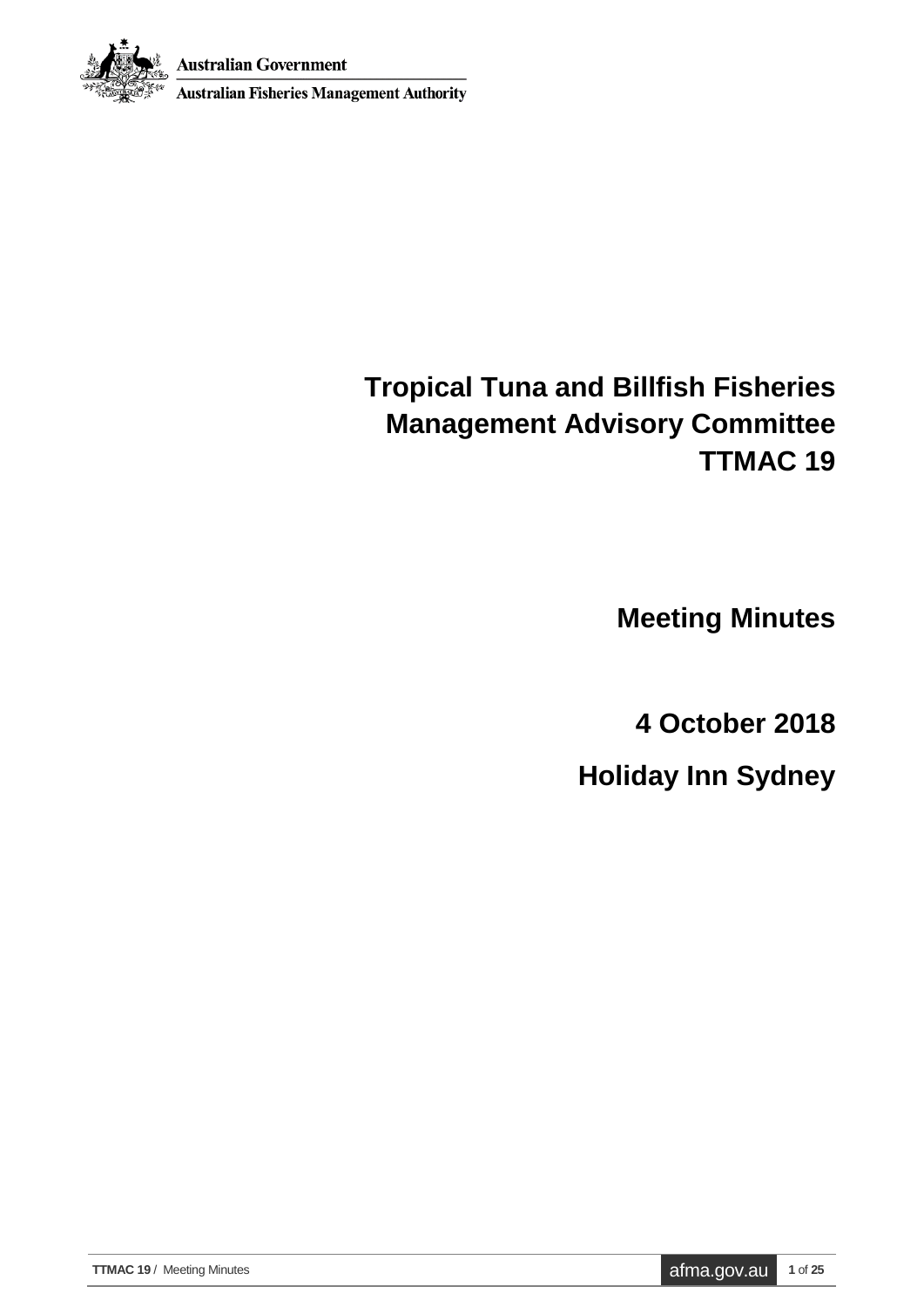## **Contents**

| 1.  |                                                                                |
|-----|--------------------------------------------------------------------------------|
|     |                                                                                |
|     |                                                                                |
|     |                                                                                |
|     |                                                                                |
|     |                                                                                |
|     | 1.6. Intersessional correspondence between TTMAC 18 and TTMAC 19 11            |
| 2.  |                                                                                |
|     |                                                                                |
|     | 2.2. RFMO meetings update - WCPFC scientific committee and IOTC  12            |
|     |                                                                                |
|     |                                                                                |
|     | 2.5. General update from members, invited participants and observers  14       |
| 3.  |                                                                                |
| 3.1 |                                                                                |
| 3.2 | ETBF over/under catch for 2019 and Item 3.3 WTBF over/under catch for 2019  19 |
|     |                                                                                |
| 3.5 |                                                                                |
|     |                                                                                |
|     |                                                                                |
| 3.8 |                                                                                |
| 4   |                                                                                |
| 5.  |                                                                                |
|     |                                                                                |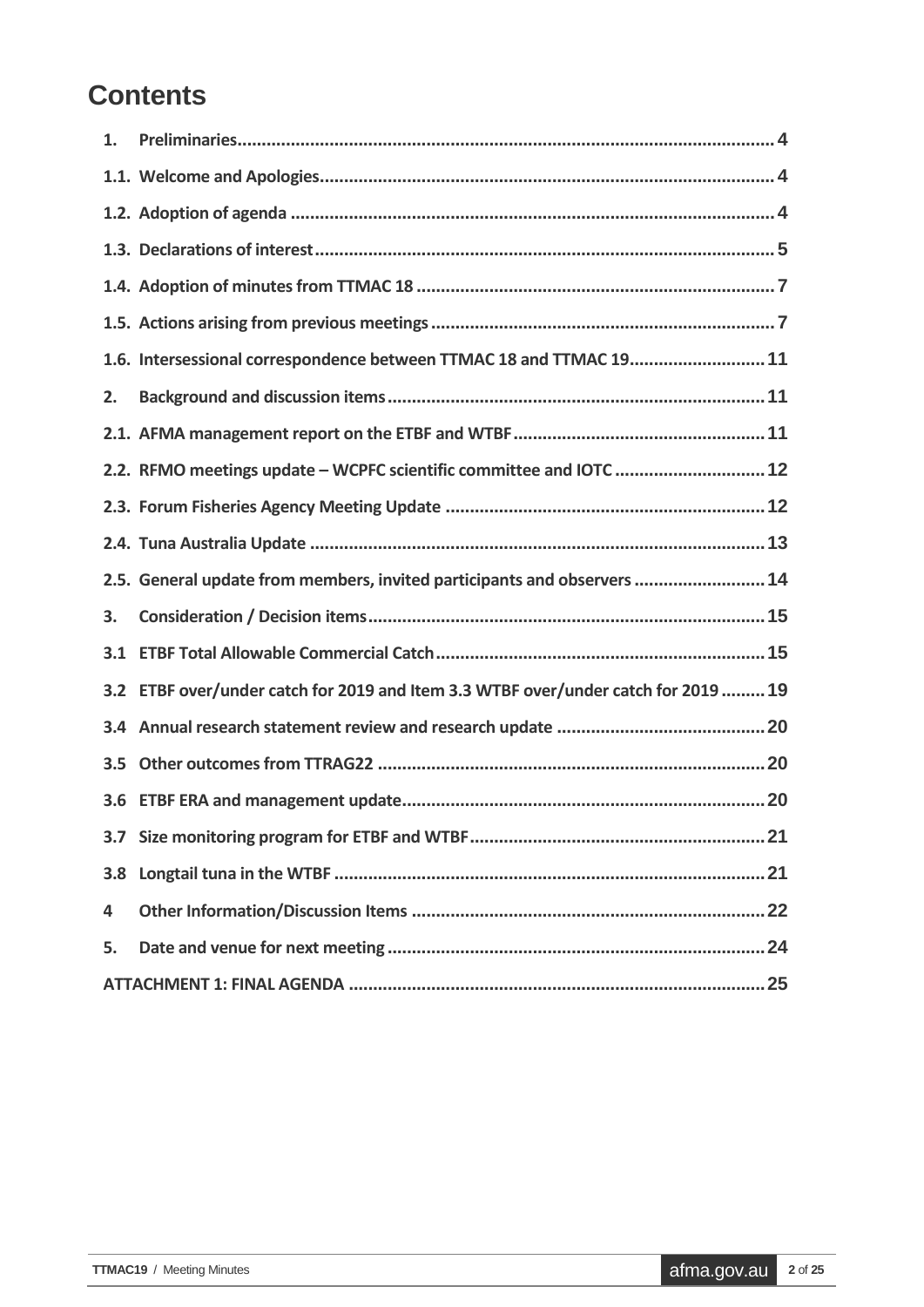| Table 1 Members, invited participants and invited observed in attendance at TTMAC 18  4         |  |
|-------------------------------------------------------------------------------------------------|--|
| Table 2 Declared interests of members, invited participants and invited observers at TTMAC 18 5 |  |
|                                                                                                 |  |
|                                                                                                 |  |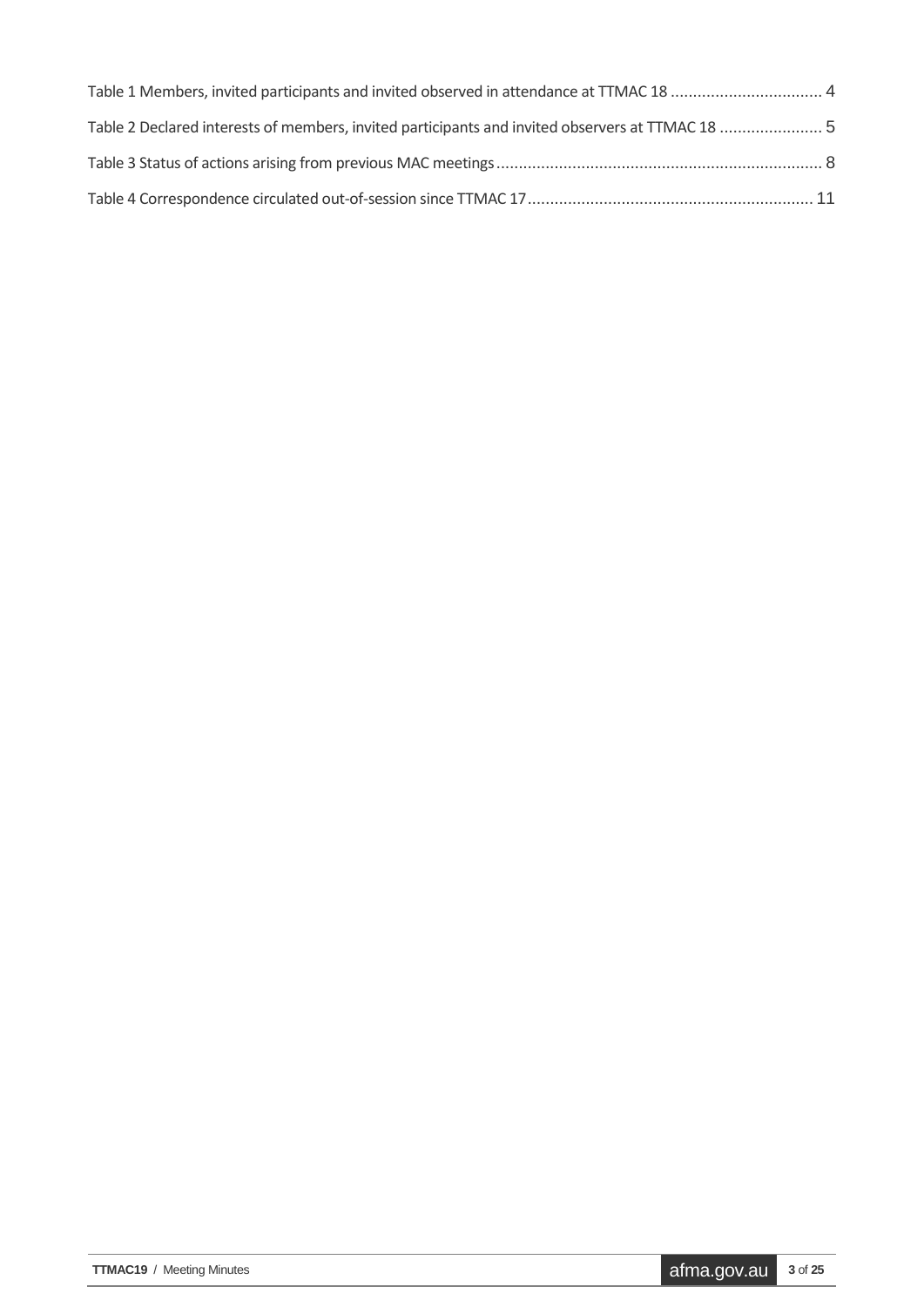## <span id="page-3-0"></span>**1. Preliminaries**

### <span id="page-3-1"></span>**1.1.Welcome and Apologies**

- 1. The Chair, Ms Catherine Sayer, opened the meeting at 8:30am and welcomed members, invited participants and observers to the 19<sup>th</sup> meeting of the Tropical Tuna Management Advisory Committee (TTMAC 19). She welcomed new members Alice MacDonald and Rowan Lamason and acknowledged Peter Trott and Cathal Farrell as retiring members. She also welcomed Department of Agriculture and Water Resources representative Jacob Tapp. The Chair acknowledged the challenges of distributing papers in a timely fashion due to staff illness and thanked the AFMA representatives for their work.
- <span id="page-3-3"></span>2. The following participants were in attendance at the meeting:

**Table 1 Members, invited participants and invited observed in attendance at TTMAC 19**

| Chair                                                   |  |  |  |  |  |
|---------------------------------------------------------|--|--|--|--|--|
| <b>AFMA Member</b>                                      |  |  |  |  |  |
| <b>Industry Member</b>                                  |  |  |  |  |  |
| <b>Industry Member</b>                                  |  |  |  |  |  |
| Recreational/Charter Fishing Member                     |  |  |  |  |  |
| <b>Environment Member</b>                               |  |  |  |  |  |
| <b>Research Member</b>                                  |  |  |  |  |  |
| <b>Industry Member</b>                                  |  |  |  |  |  |
| <b>Industry Member</b>                                  |  |  |  |  |  |
|                                                         |  |  |  |  |  |
| Industry representative                                 |  |  |  |  |  |
| <b>Recreational/Charter Fishing</b>                     |  |  |  |  |  |
| <b>Tuna Australia</b>                                   |  |  |  |  |  |
| Australian SBT Industry Association                     |  |  |  |  |  |
| <b>Industry Member</b>                                  |  |  |  |  |  |
|                                                         |  |  |  |  |  |
| Department of Agriculture and Water<br><b>Resources</b> |  |  |  |  |  |
| <b>AFMA</b>                                             |  |  |  |  |  |
| a/g Executive Officer                                   |  |  |  |  |  |
| <b>AFMA</b>                                             |  |  |  |  |  |
|                                                         |  |  |  |  |  |

3. Written apologies were received from Mr Phil Bolton.

#### <span id="page-3-2"></span>**1.2.Adoption of agenda**

4. The agenda was adopted by TTMAC with no further amendments (Attachment A).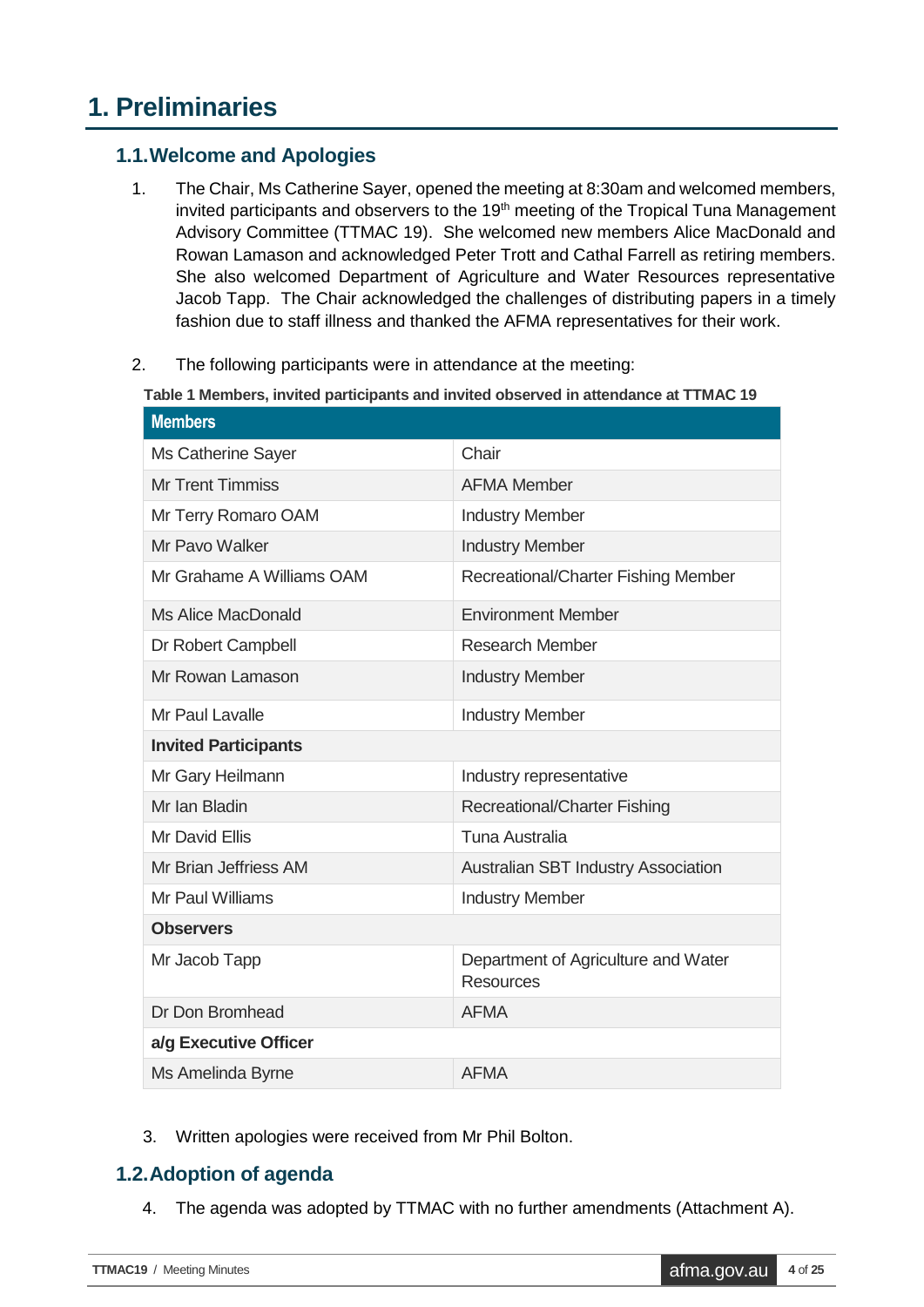### <span id="page-4-0"></span>**1.3.Declarations of interest**

5. The Chair stated that as outlined in the Fisheries Administration Act 1991 and Fisheries Management Paper 1, all members and invited participants of TTMAC must declare any interests in tropical tuna fisheries as they relate to specific agenda items at the commencement of the meeting (Table 1). TTMAC noted that if a member or invited participant discloses an interest in an agenda item, the person must absent themselves from the meeting while TTMAC makes a decision as to whether they can participate in the discussion and in the making of recommendations, or remain absent from the meeting for the agenda item. The attendees declared their conflict of interests as follows:

| <b>Name</b>             | <b>Declared Interests</b>                                                                                                                                                                                                                                                                                                                                                                                                                                                                                                                                                                                                                                                                                                                                                                      | <b>Agenda Items</b><br><b>Relevant to</b><br><b>Declared</b><br><b>Interests</b> |
|-------------------------|------------------------------------------------------------------------------------------------------------------------------------------------------------------------------------------------------------------------------------------------------------------------------------------------------------------------------------------------------------------------------------------------------------------------------------------------------------------------------------------------------------------------------------------------------------------------------------------------------------------------------------------------------------------------------------------------------------------------------------------------------------------------------------------------|----------------------------------------------------------------------------------|
| <b>Members</b>          |                                                                                                                                                                                                                                                                                                                                                                                                                                                                                                                                                                                                                                                                                                                                                                                                |                                                                                  |
| Ms Catherine Sayer      | Chair TTMAC, CEO of Food South Australia. No<br>pecuniary interests in tropical tuna fisheries. Chair<br>of charter boat management plan review committee<br>$(SA)$ .                                                                                                                                                                                                                                                                                                                                                                                                                                                                                                                                                                                                                          | <b>Nil</b>                                                                       |
| <b>Mr Trent Timmiss</b> | Employee of AFMA, no pecuniary interests in<br>tropical tuna fisheries.                                                                                                                                                                                                                                                                                                                                                                                                                                                                                                                                                                                                                                                                                                                        | <b>Nil</b>                                                                       |
| Mr Terry Romaro OAM     | Director of a company that owns Eastern Tuna and<br>Billfish Fishery (ETBF) boat statutory fishing rights<br>(SFRs), minorline SFRs, ETBF longline SFRs,<br>Western Tuna and Billfish Fishery (WTBF) boat<br>SFRs, WTBF longline SFRs, Coral Sea Trawl<br>permit, Western Skipjack Tuna Fishery (WSTF)<br>purse seine permit, Small Pelagic Fishery (SPF)<br>purse seine, mid-water trawl SFRs, and SPF quota<br>SFRs. Shareholder of a company that owns shares<br>in a proposal to fish with foreign longliners in the<br>WTBF. Industry member on Southern Bluefin Tuna<br>(SBT) MAC and industry representative at the<br>Commission for the Conservation of SBT (CCSBT).<br>Invited participant for squidRAG and squid<br>concession holder. Alternate on the Board of Tuna<br>Australia. | 3.1, 3.2, 3.3, 3.7<br>and 3.8.                                                   |
| Mr Paul Lavalle         | Director of a company that owns ETBF boat SFRs,<br>minor line SFRs and ETBF quota SFRs for all five<br>species. Director and member of fish receiving co-<br>operative. Board member of Tuna Australia.                                                                                                                                                                                                                                                                                                                                                                                                                                                                                                                                                                                        | 3.1, 3.2 and 3.7.                                                                |
| Mr Pavo Walker          | Owner of several ETBF boat SFRs, and ETBF quota<br>SFRs for all five species. Holds a Coral Sea permit<br>and minor line permit.                                                                                                                                                                                                                                                                                                                                                                                                                                                                                                                                                                                                                                                               | 3.1, 3.2 and 3.7                                                                 |
| Dr Robert Campbell      | Employee of the Commonwealth Scientific and                                                                                                                                                                                                                                                                                                                                                                                                                                                                                                                                                                                                                                                                                                                                                    | Nil                                                                              |

Industrial Research Organisation (CSIRO), no

<span id="page-4-1"></span>

| Table 2 Declared interests of members, invited participants and invited observers at TTMAC 18 |  |  |  |
|-----------------------------------------------------------------------------------------------|--|--|--|
|                                                                                               |  |  |  |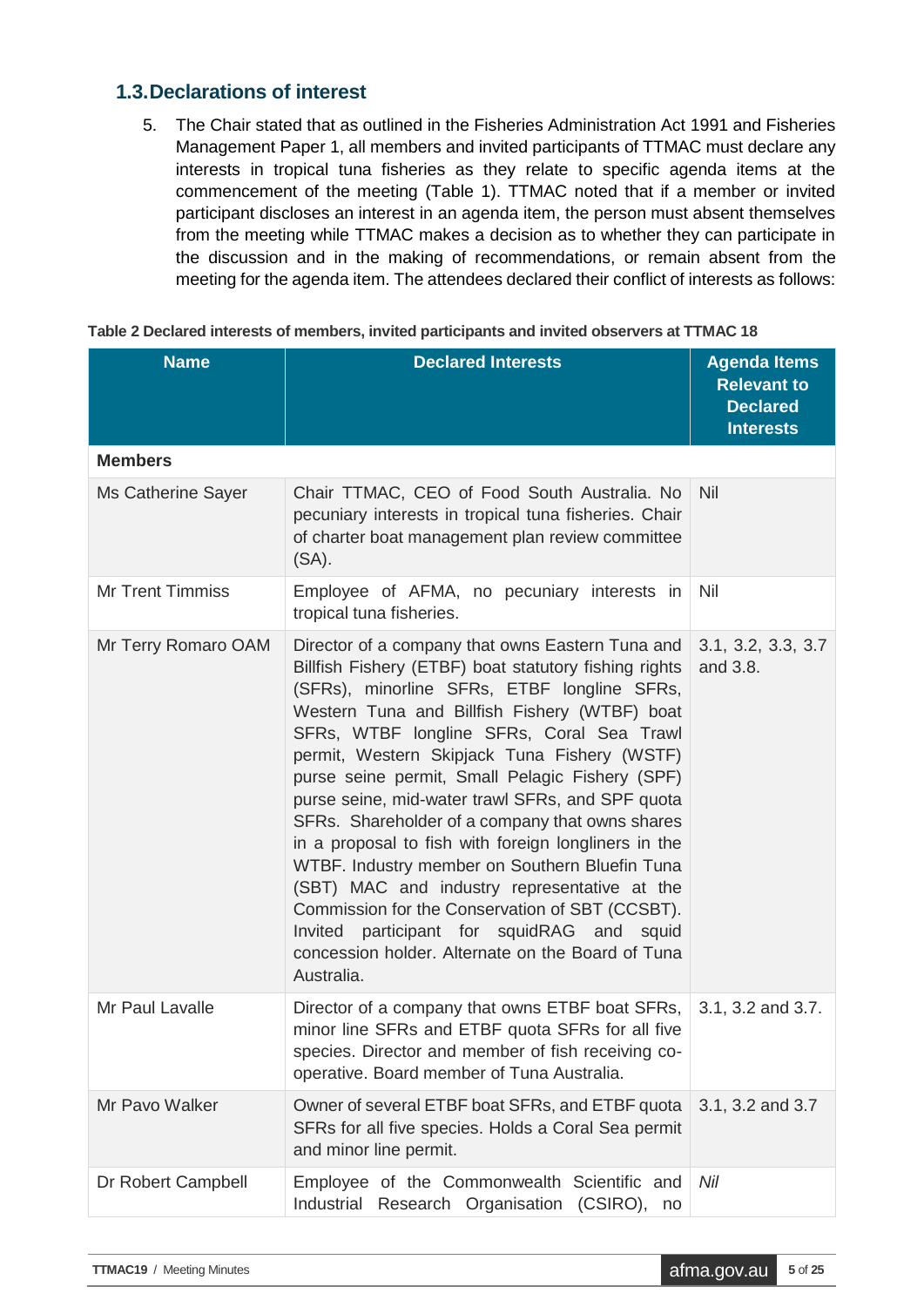| <b>Name</b>                                      | <b>Declared Interests</b>                                                                                                                                                                                                                                                                                                  | <b>Agenda Items</b><br><b>Relevant to</b><br><b>Declared</b><br><b>Interests</b> |
|--------------------------------------------------|----------------------------------------------------------------------------------------------------------------------------------------------------------------------------------------------------------------------------------------------------------------------------------------------------------------------------|----------------------------------------------------------------------------------|
|                                                  | pecuniary interests in Australian tropical tuna<br>fisheries. Actively engaged in research on the ETBF<br>and WTBF. Principal investigator for the research<br>project: Data management, provision of fishery<br>indicators and implementation of the harvest<br>strategies for Australia's tropical tuna fisheries.       |                                                                                  |
| Mr Grahame A Williams<br><b>OAM</b>              | Past President of the Game Fishing Association of<br>Australia, Treasurer and Records Officer of the<br>NSW Game Fishing Association and Game Fishing<br>Officer.<br>Association<br>Australia<br>Executive<br><b>No</b><br>pecuniary interests in tropical tuna fisheries.<br>Member of the NSW Recreational Fishing Trust | Nil                                                                              |
| Mr Rowan Lamason                                 | Family holds Boat SFRs (ETBF and Coral Sea) and<br>quota SFRs                                                                                                                                                                                                                                                              | 3.1, 3.2 and 3.7.                                                                |
| Ms Alice MacDonald                               | No pecuniary interests but currently consulting with<br>the Forum Fisheries Agency (FFA)                                                                                                                                                                                                                                   | Nil                                                                              |
|                                                  |                                                                                                                                                                                                                                                                                                                            |                                                                                  |
| <b>Acting Executive Officer</b>                  |                                                                                                                                                                                                                                                                                                                            |                                                                                  |
| Ms Amelinda Byrne                                | Employee of AFMA, no pecuniary interests in<br>tropical tuna fisheries.                                                                                                                                                                                                                                                    | <b>Nil</b>                                                                       |
| <b>Invited Participants or Regular Observers</b> |                                                                                                                                                                                                                                                                                                                            |                                                                                  |
| Mr David Ellis                                   | CEO of Tuna Australia (industry association).<br>Managing Director of consultancy company (David<br>Ellis and Associates.                                                                                                                                                                                                  | 3.1, 3.2, 3.3, 3.7<br>and 3.8.                                                   |
| Mr Paul Williams                                 | Director of a company that holds ETBF boat SFR<br>and ETBF longline SFRs, minor line SFRs and a<br>Commonwealth fish receiver permit. Member of<br><b>TTRAG. Board member of Tuna Australia.</b>                                                                                                                           | 3.1, 3.2 and 3.7                                                                 |
| Mr Gary Heilmann                                 | Director of companies that hold a fish receiver<br>permit and a Coral Sea permit. Member of TTRAG.                                                                                                                                                                                                                         | 3.1                                                                              |
| Mr Brian Jeffriess AM                            | CEO of Australian Southern Bluefin Tuna Industry<br>Association.                                                                                                                                                                                                                                                           | <b>Nil</b>                                                                       |
| Mr Ian Bladin                                    | Game Fishing Association of Australia executive,<br>Queensland Game Fishing Association and charter<br>boat owner, no pecuniary interests in tropical tuna<br>fisheries.                                                                                                                                                   | Nil                                                                              |
| <b>Observers</b>                                 |                                                                                                                                                                                                                                                                                                                            |                                                                                  |
| Ms Amelinda Byrne                                | Employee of AFMA, no pecuniary interests in<br>tropical tuna fisheries.                                                                                                                                                                                                                                                    | Nil                                                                              |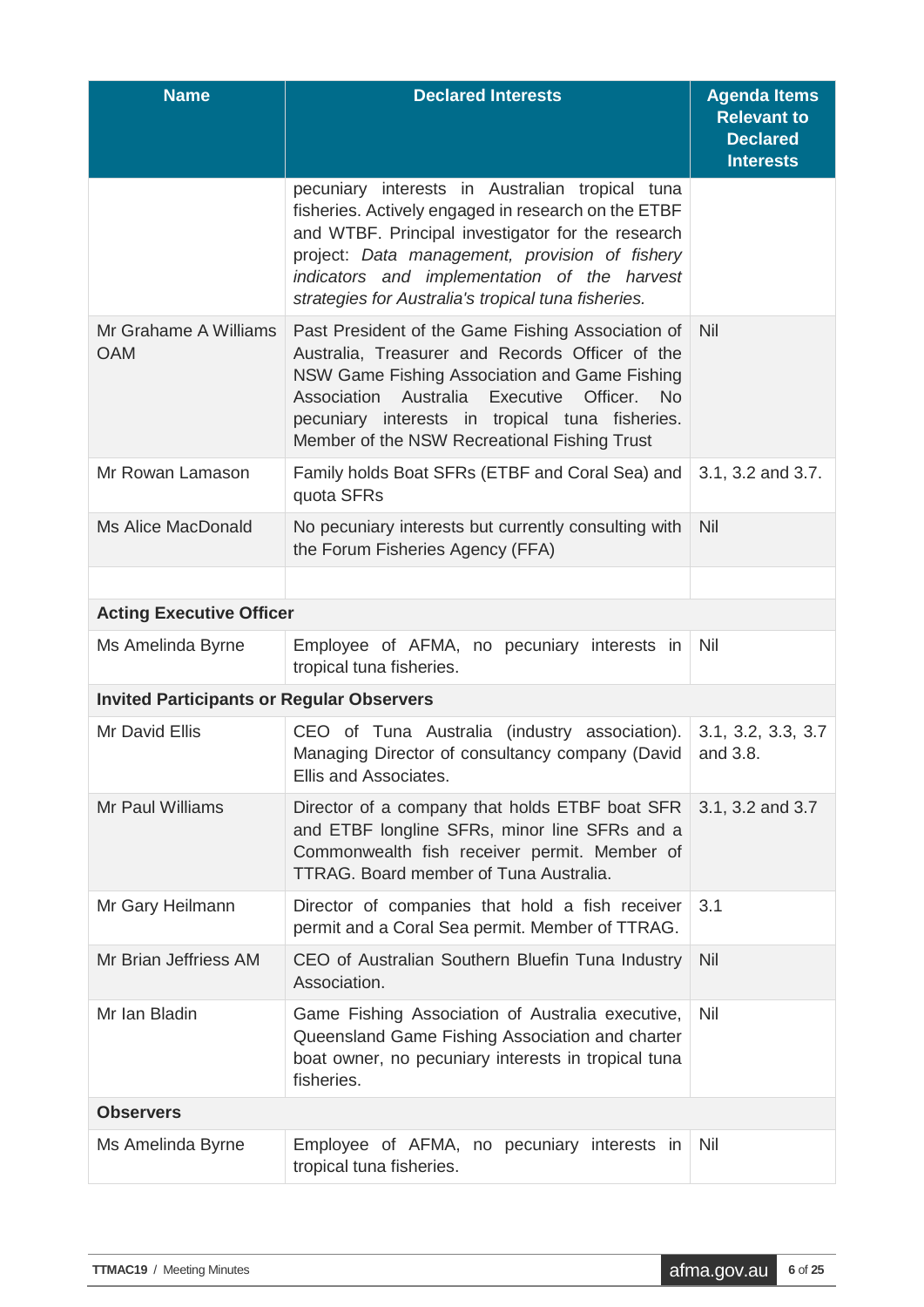| <b>Name</b>     | <b>Declared Interests</b>                                                                                                   | <b>Agenda Items</b><br><b>Relevant to</b><br><b>Declared</b><br><b>Interests</b> |
|-----------------|-----------------------------------------------------------------------------------------------------------------------------|----------------------------------------------------------------------------------|
| Mr Jacob Tapp   | Employee of the Department of Agriculture and Nil<br>Water Resources, no pecuniary interests in tropical<br>tuna fisheries. |                                                                                  |
| Dr Don Bromhead | Employee of AFMA, no pecuniary interests in<br>tropical tuna fisheries.                                                     | - Nil                                                                            |

- 6. The following members and invited participants declared interests under Agenda Item 3: Mr Terry Romaro OAM, Mr Pavo Walker, Mr Paul Williams and Mr Paul Lavalle.
- 7. As per requirements, each of the above MAC members sequentially, and separately, left the room, and in each case, remaining members of TTMAC agreed that the member should be allowed to return for all discussions and recommendations made under Agenda Item 3.

#### <span id="page-6-0"></span>**1.4.Adoption of minutes from TTMAC 18**

- 8. The minutes from the TTMAC 18 meeting held in Sydney on 17 April 2018 were circulated
- 9. out of session to the MAC on 18 May 2018.
- 10. Comments were received from Ms Catherine Sayer, Mr David Ellis, Mr Phil Bolton, Mr Trent Timmiss and Mr Brian Jeffriess AM and the suggested changes were incorporated into the final draft.
- 11. The MAC endorsed the final draft of the minutes with no further amendment.

#### <span id="page-6-1"></span>**1.5.Actions arising from previous meetings**

12. The MAC discussed the action items arising from previous meetings and commented on the progress on each item (3).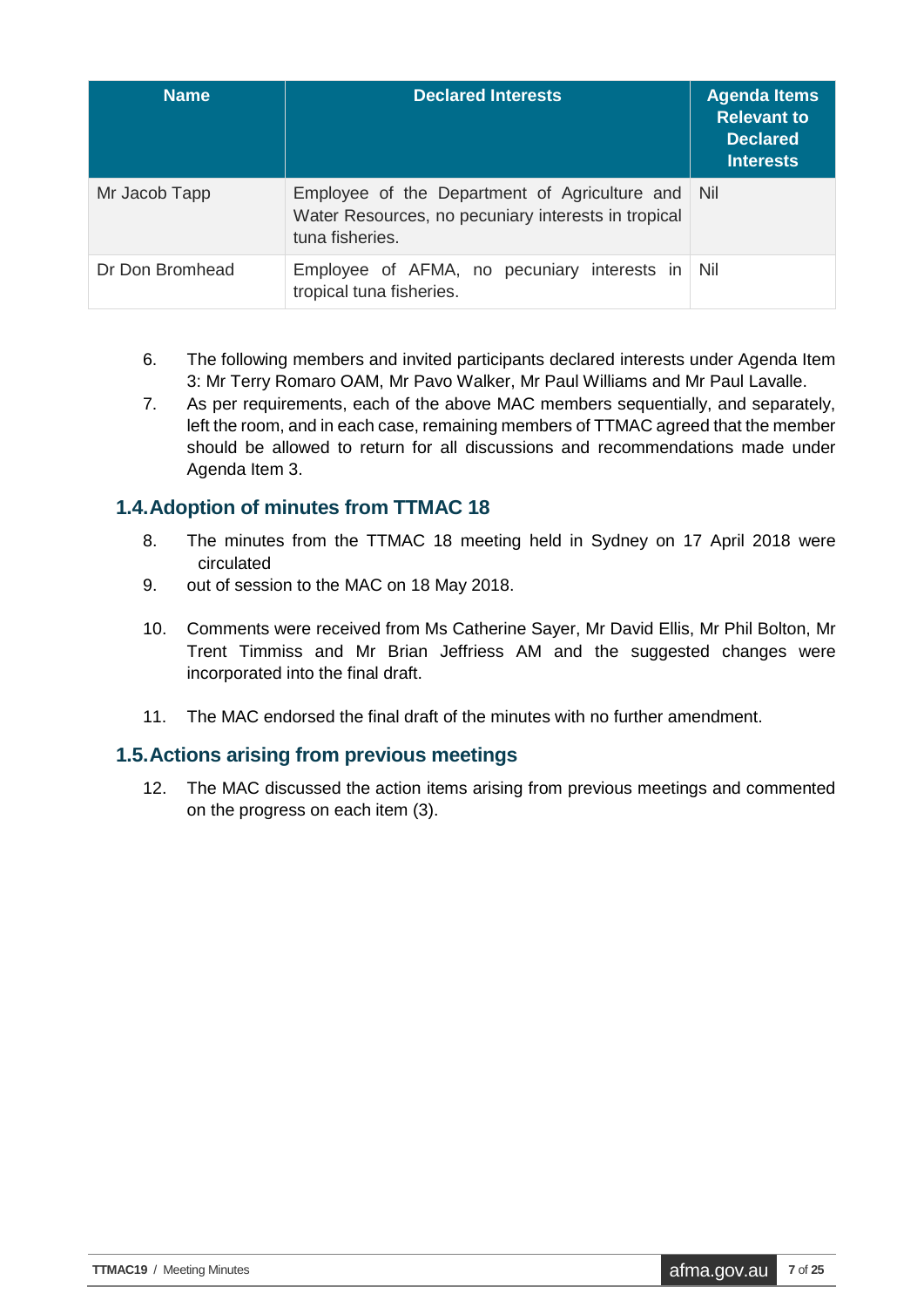**Table 3 Status of actions arising from previous MAC meetings**

<span id="page-7-0"></span>

| Item | <b>Meeting</b><br>raised                  | <b>Issues</b>                                                                                                                                                                                                                                                            | <b>Action</b>                                                                                                                                                                                                                                       | <b>Responsibility</b>           | <b>Status</b>                                                                                                                                                                                                                                                                                                                                                                                             |
|------|-------------------------------------------|--------------------------------------------------------------------------------------------------------------------------------------------------------------------------------------------------------------------------------------------------------------------------|-----------------------------------------------------------------------------------------------------------------------------------------------------------------------------------------------------------------------------------------------------|---------------------------------|-----------------------------------------------------------------------------------------------------------------------------------------------------------------------------------------------------------------------------------------------------------------------------------------------------------------------------------------------------------------------------------------------------------|
| 1    | <b>TTMAC</b><br>14<br>action<br>arising 3 | WTBF shark trip limits                                                                                                                                                                                                                                                   | A change to the WTBF<br>shark trip limits from per<br>trip to per day to be<br>investigated<br>and<br>with<br>discussed<br>the<br>Western<br>Australian<br>Government.                                                                              | <b>AFMA</b>                     | Ongoing: AFMA has contacted WA Fisheries, who have<br>sought additional information. Landings of shark in WTBF<br>are currently very low so this action has been a low priority<br>for AFMA, Issue discussed at TTMAC 17 - AFMA member<br>and TA invited participant agreed to try to progress issue<br>out of session, with engagement with WA fisheries ongoing.<br>No further progress since TTMAC 18. |
| 2    | <b>TTMAC</b><br>17<br>action<br>arising 2 | Follow up on work<br>undertaken by AFMA's<br>economic<br>working<br>group (arose out of<br>discussion during 3.5<br>Research Update)                                                                                                                                     | AFMA to follow up on the<br>work being undertaken by<br>AFMA's<br>economic<br>working<br>for<br>group<br>outcomes of relevance to<br>the ETBF                                                                                                       | <b>AFMA</b>                     | <b>Ongoing:</b> The AFMA member provided a verbal update<br>and noted the ongoing collection of quota price data.                                                                                                                                                                                                                                                                                         |
| 3    | <b>TTMAC</b><br>17<br>action<br>arising 3 | <b>TTRAG has discussed</b><br>how to best utilise the<br>economic data that is<br>currently available for<br>the ETBF and whether<br>there are economic<br>indicators that can be<br>provided alongside the<br>RBCC advice that is<br>given to the MAC and<br>Commission | The MAC recommended<br>the TTRAG<br>Economic<br>Working<br>Group<br>Tuna<br>comprised<br>0f<br>Australia,<br>AFMA,<br>ABARES and the RAG<br>economic member further<br>explore the need and<br>options<br>for<br>collecting<br>economic information | <b>TTRAG</b><br>Subcommittee    | <b>Ongoing:</b> The AFMA member provided a verbal update<br>and informed the MAC that a subgroup of TTRAG was<br>formed and has scheduled a half-day meeting for January<br>2019 to discuss economic factors. A TTMAC participant<br>noted a continued need to discuss status report text on<br>economics with ABARES                                                                                     |
| 4    | <b>TTMAC</b><br>18                        | <b>FMS Chapters</b>                                                                                                                                                                                                                                                      | David Ellis and Don<br>Bromhead to work out of<br>session on FMS                                                                                                                                                                                    | David Ellis and<br>Don Bromhead | <b>Ongoing: AFMA and Tuna Australia has progressed some</b><br>work and was discussed under Agenda Item 4.5                                                                                                                                                                                                                                                                                               |

| $air$ afma.gov.au $8$ of 25<br><b>TTMAC19</b> / Meeting Minutes |
|-----------------------------------------------------------------|
|-----------------------------------------------------------------|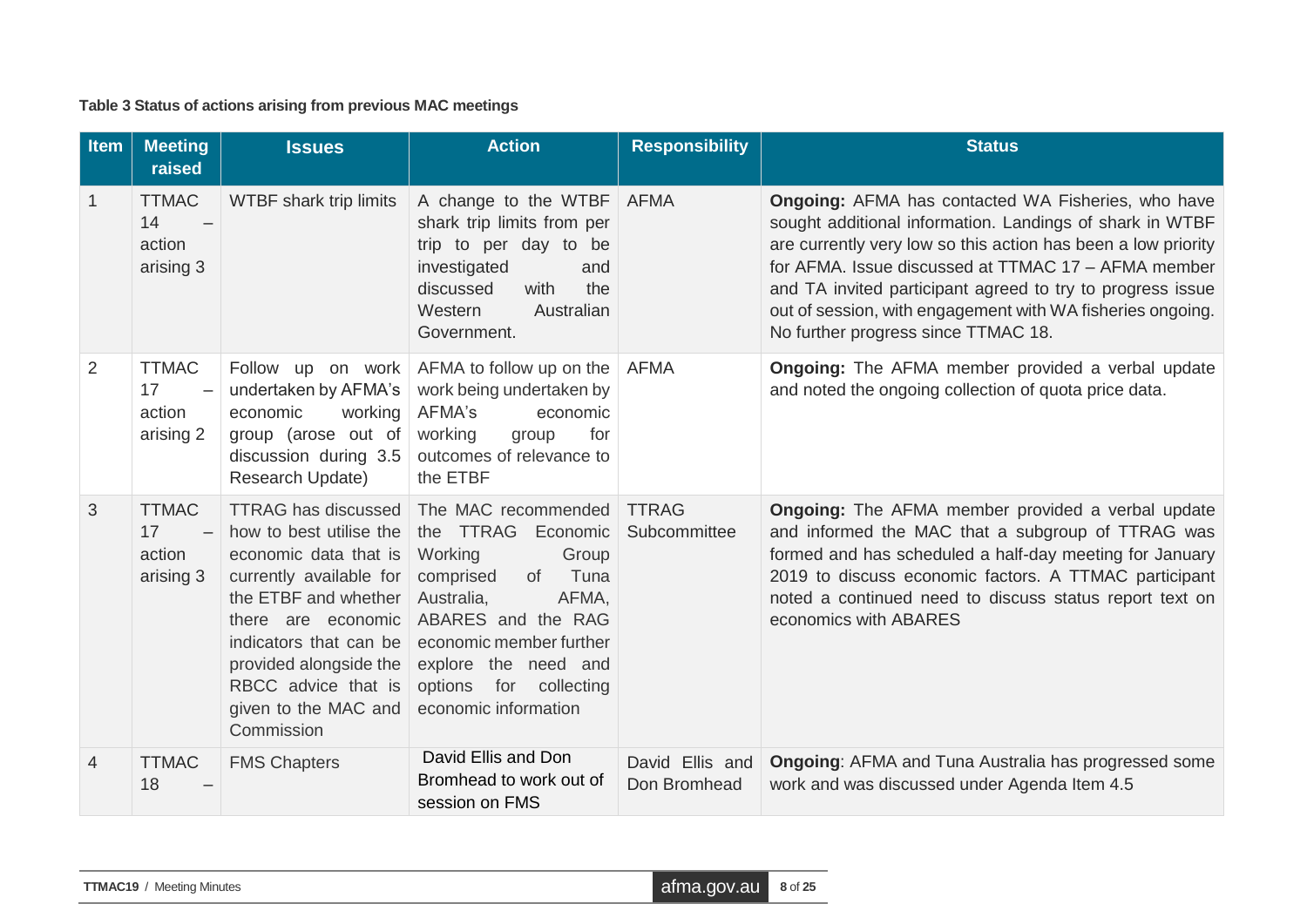| <b>Item</b> | <b>Meeting</b><br>raised                                              | <b>Issues</b>                                             | <b>Action</b>                                                                                                                                                                                                                                              | <b>Responsibility</b>                 | <b>Status</b>                                                                                                                                                                                                                                                                                                                                                                                                                                                                                                                                                                                            |
|-------------|-----------------------------------------------------------------------|-----------------------------------------------------------|------------------------------------------------------------------------------------------------------------------------------------------------------------------------------------------------------------------------------------------------------------|---------------------------------------|----------------------------------------------------------------------------------------------------------------------------------------------------------------------------------------------------------------------------------------------------------------------------------------------------------------------------------------------------------------------------------------------------------------------------------------------------------------------------------------------------------------------------------------------------------------------------------------------------------|
|             | action<br>arising 1                                                   |                                                           | chapters still requiring<br>development.                                                                                                                                                                                                                   |                                       |                                                                                                                                                                                                                                                                                                                                                                                                                                                                                                                                                                                                          |
| 5           | <b>TTMAC</b><br>18<br>$\overline{\phantom{0}}$<br>action<br>arising 2 | <b>Bycatch</b><br>Handling<br>Workshops<br>during<br>2018 | TTMAC EO to keep MAC<br>informed of details of<br><b>Bycatch</b><br>Handling<br>Workshops.                                                                                                                                                                 | <b>TTMAC EO</b>                       | <b>Ongoing: Bycatch Handling Workshops were conducted in</b><br>Ulladulla (May) and Mooloolaba (July). AFMA is looking for<br>further workshops over next 12 months. The workshops aim<br>to provide advice on, and allow feedback and discussion<br>with industry with particular regards to turtle and seabird<br>interactions.                                                                                                                                                                                                                                                                        |
| 6           | <b>TTMAC</b><br>18<br>action<br>arising 3                             | Turtle interactions                                       | Due to Mr Trott's absence<br>from TTMAC 18, his<br>questions from<br>TTMAC 17 in relation to<br>turtle interactions in the<br>ETBF will be followed up<br>out of session by the<br>AFMA member.                                                            | <b>TTMAC</b><br><b>AFMA</b><br>Member | <b>Completed:</b> Mr Trott was contacted by the AFMA member<br>in relation to these issues out-of-session.                                                                                                                                                                                                                                                                                                                                                                                                                                                                                               |
| 7           | <b>TTMAC</b><br>18<br>$\overline{\phantom{m}}$<br>action<br>arising 4 | Turtle interactions                                       | <b>AFMA</b><br>with<br>to work<br><b>CSIRO</b><br>(Need<br>local<br>content satellite tagging<br>data) to investigate data<br>content required and the<br>possibility of developing a<br>model to indicate most<br>likely turtle interaction hot<br>spots. | <b>AFMA</b>                           | <b>Ongoing:</b> AFMA is consolidating relevant information<br>regarding marine turtle species occurring in the ETBF such<br>as breeding seasons and grounds and is looking at ways to<br>identify marine areas likely to have turtle interactions. Work<br>on this issue will continue and will be presented to TTMAC<br>20. Model based predictions of turtle occurrence may be<br>considered as a run-on project from the ETBF<br>Oceanography project in future. AFMA has made a number<br>of media releases on this issue recently, and will continue<br>to prioritise work over the next 12 months. |

| <b>TTMAC19</b> / Meeting Minutes | afma.gov.au 9 of 25 |  |
|----------------------------------|---------------------|--|
|----------------------------------|---------------------|--|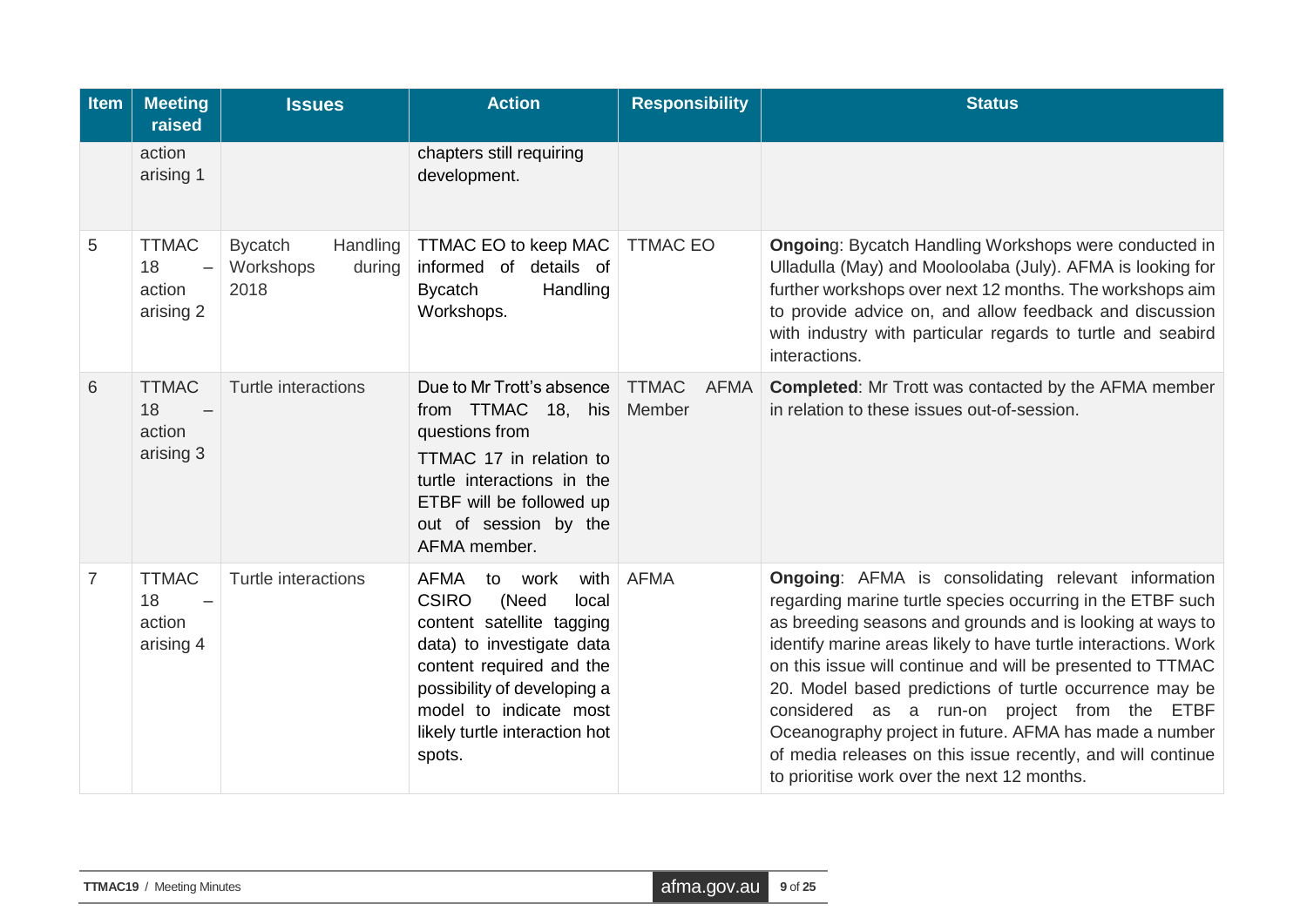| Item | <b>Meeting</b><br>raised                                              | <b>Issues</b> | <b>Action</b>                                                                                                                              | <b>Responsibility</b> | <b>Status</b>                                                                                                                                                                                |
|------|-----------------------------------------------------------------------|---------------|--------------------------------------------------------------------------------------------------------------------------------------------|-----------------------|----------------------------------------------------------------------------------------------------------------------------------------------------------------------------------------------|
| 8    | <b>TTMAC</b><br>18<br>$\overline{\phantom{a}}$<br>action<br>arising 5 | Transhipping  | AFMA to provide an<br>explanation of the current<br>requirements for fishing<br>vessels in the WCPFC<br>area of competence to<br>TTMAC 19. |                       | <b>Completed:</b> Requirements for transhipping in both IOTC<br>and WCPFC were presented to MAC at TTMAC 17. The<br>issue of transhipping was further discussed under agenda<br>Item $4.4$ . |

| <b>TTMAC19</b> / Meeting Minutes | $\alpha$ afma.gov.au $\alpha$ 10 of 25 |  |
|----------------------------------|----------------------------------------|--|
|----------------------------------|----------------------------------------|--|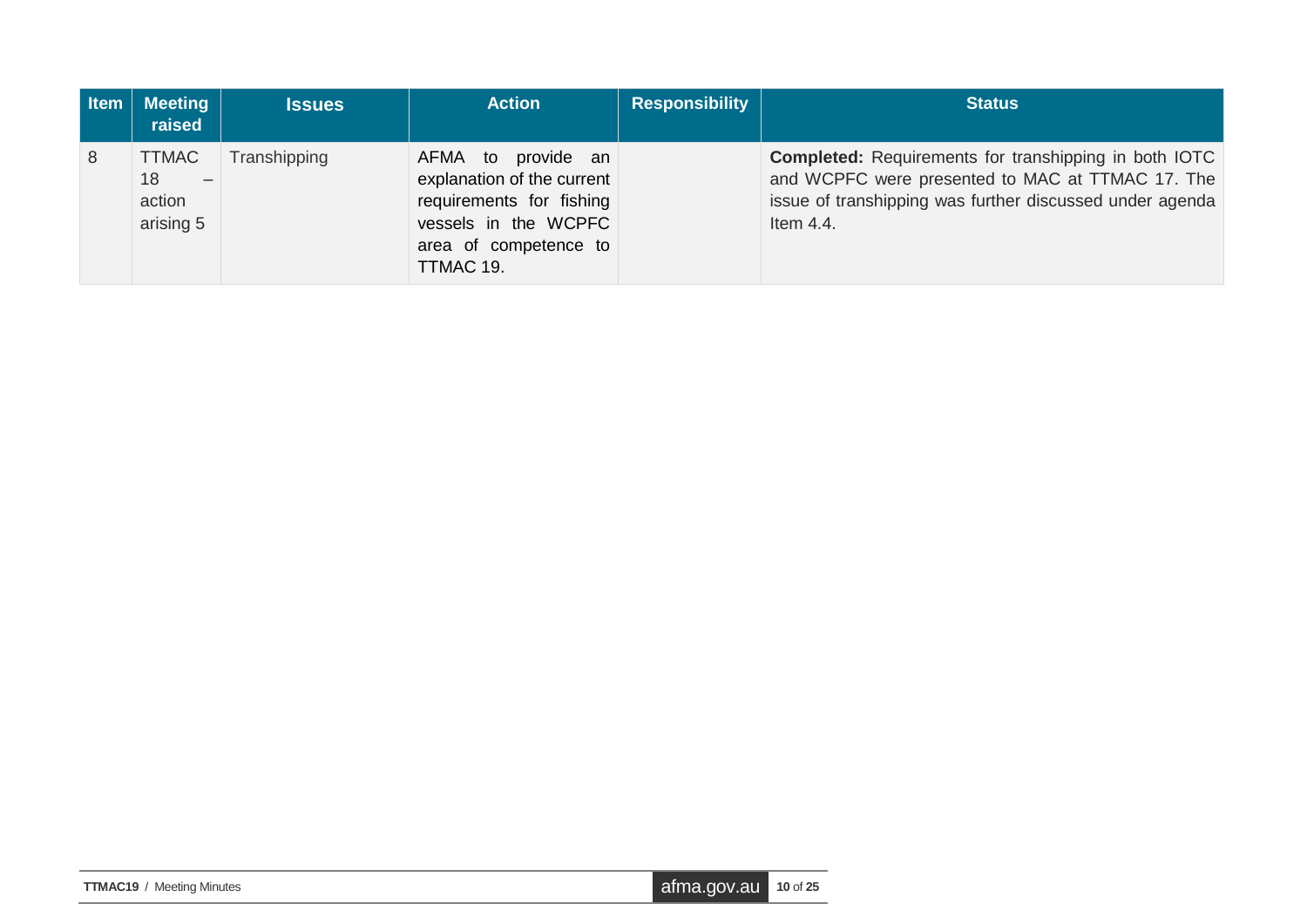### <span id="page-10-0"></span>**1.6.Intersessional correspondence between TTMAC 18 and TTMAC 19**

13. TTMAC noted the correspondence circulated out-of-session since TTMAC 18 held on 17 April 2018 (Table 4).

| <b>Date</b>    | <b>Item</b>                                                                                                                               |
|----------------|-------------------------------------------------------------------------------------------------------------------------------------------|
| 26 April 2018  | AFMA sought members for the Commonwealth Fisheries Marine Mammal<br>Working Group.                                                        |
| 18 May 2018    | Draft TTMAC 18 minutes circulated for comment.                                                                                            |
| 23 May 2018    | Letter from the AFMA Policy Section, seeking individual MAC member<br>comments on draft ESD social position statement by Wed 20 June 2018 |
| 23 May 2018    | AFMA notified TTRAG and TTMAC members of a bycatch handling workshop<br>to be held in Ulladulla on 31 May 2018.                           |
| 6 June 2018    | TTMAC EO requested any outstanding claims for meetings to be submitted<br>prior to the end of the 2017/18 financial year.                 |
| 29 August 2018 | TTMAC EO circulated draft TTMAC 19 agenda for comment                                                                                     |

#### <span id="page-10-3"></span>**Table 4 Correspondence circulated out-of-session since TTMAC 18**

## <span id="page-10-1"></span>**2. Background and discussion items**

#### <span id="page-10-2"></span>**2.1.AFMA management report on the ETBF and WTBF**

- 14. TTMAC noted the report provided by the AFMA Member and AFMA Observer regarding developments and issues relevant to the management of the ETBF and WTBF. It was explained that a number of management issues would be discussed under later agenda items however the MAC noted in particular that:
	- AFMA will undergo a number of changes over the next few months including a number of executive staff (James Findlay and Nick Rayns) departing the agency and a change of office location. This may result in some disruptions over the next six months or so, with AFMA also entering a very busy time of the year with international meetings,
	- AFMA has moved to a new VMS service provider (Trackwell), and is providing services to states and other Commonwealth agencies.
	- The 2019 ETBF season will start on 1 January 2019. With this in mind, the AFMA member informed the MAC that AFMA is closed between Christmas and New Year's Day. Operators should be reminded to ensure pre-season quota trading is finalised before this period as AFMA support services will be limited or unavailable over this period.
	- Compulsory e-logs will be coming into the fishery with the new season start of 1 January 2019. The ETBF is the last major Commonwealth fishery to move to elogs.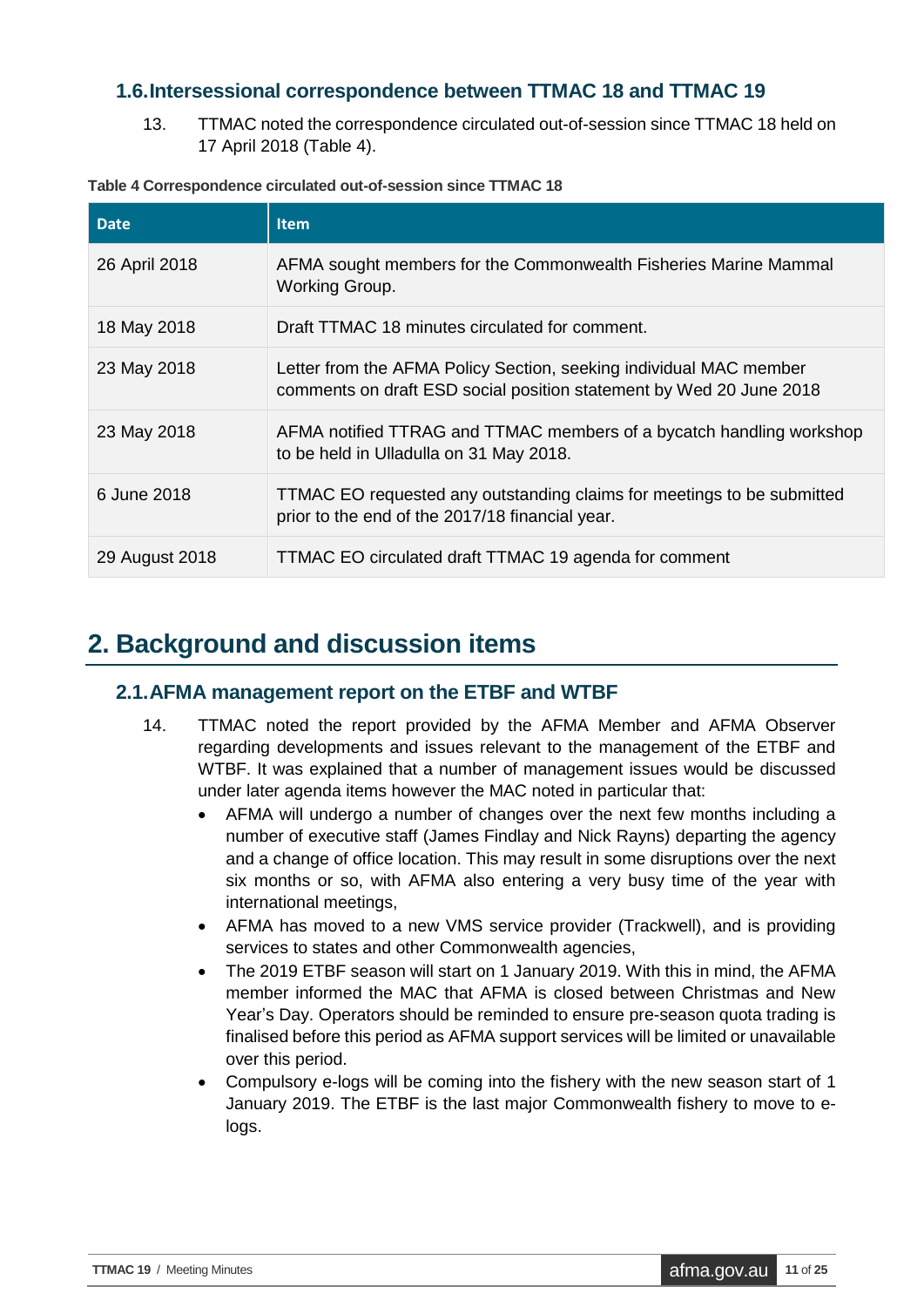### <span id="page-11-0"></span>**2.2.RFMO meetings update – WCPFC scientific committee and IOTC**

- 15. The Scientific Member provided TTMAC with an update on key outcomes and observations from WCPFC Scientific Committee meeting held in Busan, Korea in August 2018. Key issues noted included:
	- Total WCPO catch was the lowest in 6 years due mainly to the lowest Skipjack Tuna catch since 2011, offsetting high Yellowfin Tuna and Albacore Tuna catches (highest on record)
	- The Scientific Committee (SC) to look into better conversion factor estimates to inform catch estimation
	- **Bigeye Tuna** The adoption of the updated new growth information in the Bigeye Tuna assessment has further confirmed the healthy status of the stock (i.e. not overfished or subject to overfishing), with a median spawning biomass at 0.35.
	- **South Pacific Albacore Tuna** a new assessment for this species applied new regional structure and CPUE models and found the stock to be healthy (i.e. not overfished or subject to overfishing) and less depleted than previously estimated (i.e. spawning biomass at 51% of unfished levels).
	- the need for a Science-Management Dialogue to help facilitate the Work plan for the adoption of harvest strategies under CMM 2014-06.
	- **Sharks** SC endorsed progress towards the development of a combined Shark and Ray Conservation and Management Measure (CMM)
	- **Seabirds** SC 14 recommended that the 14<sup>th</sup> Technical Compliance Committee (TCC) and WCPFC15 consider a revision to the southern area of application of CMM2017-06. The proposal is to bring the WCPFC seabird area in line with the Australian domestic arrangements of 25°S. There is an option for hook shielding devices listed as an option as they are deemed to be effective but they are not being listed as mandatory. Mandatory mitigation devices discussed in the WCPFC are not going to increase regulations on Australia as we have a very high standard.
	- **Turtles**  SC highlighted that less than 1% of Western and Central Pacific Ocean (WCPO) longline effort is subject to mitigation under CMM 2008-03. Introducing mitigation (large hook sizes) to deeper set longlines would reduce turtle interactions and this will be considered further at WCPFC in December. AFMA will be checking hook size use in the ETBF to determine the proposals are likely to affect the ETBF.
- 16. The AFMA member briefly discussed the most recent IOTC meeting in Bangkok. Australia put a lot of effort into supporting the G16 group of like-minded coastal states. 10 measures were adopted (but with few implications for Australia) including:
	- Yellowfin rebuilding plan was adjusted slightly to allow Seychelles a slightly higher allocation that didn't restrict them to their lowest year.
	- Improved reporting on blue shark and billfish.
	- Similar measure on vessel chartering was adopted (to that used in WCPFC).
- 17. It is uncertain where the next meeting will be but there is a potential for an allocation workshop in February.

## <span id="page-11-1"></span>**2.3.Forum Fisheries Agency Meeting Update**

18. The AFMA observer provided a summary of upcoming FFA and WCPFC meetings. He noted that the WCPFC Technical and Compliance Committee had just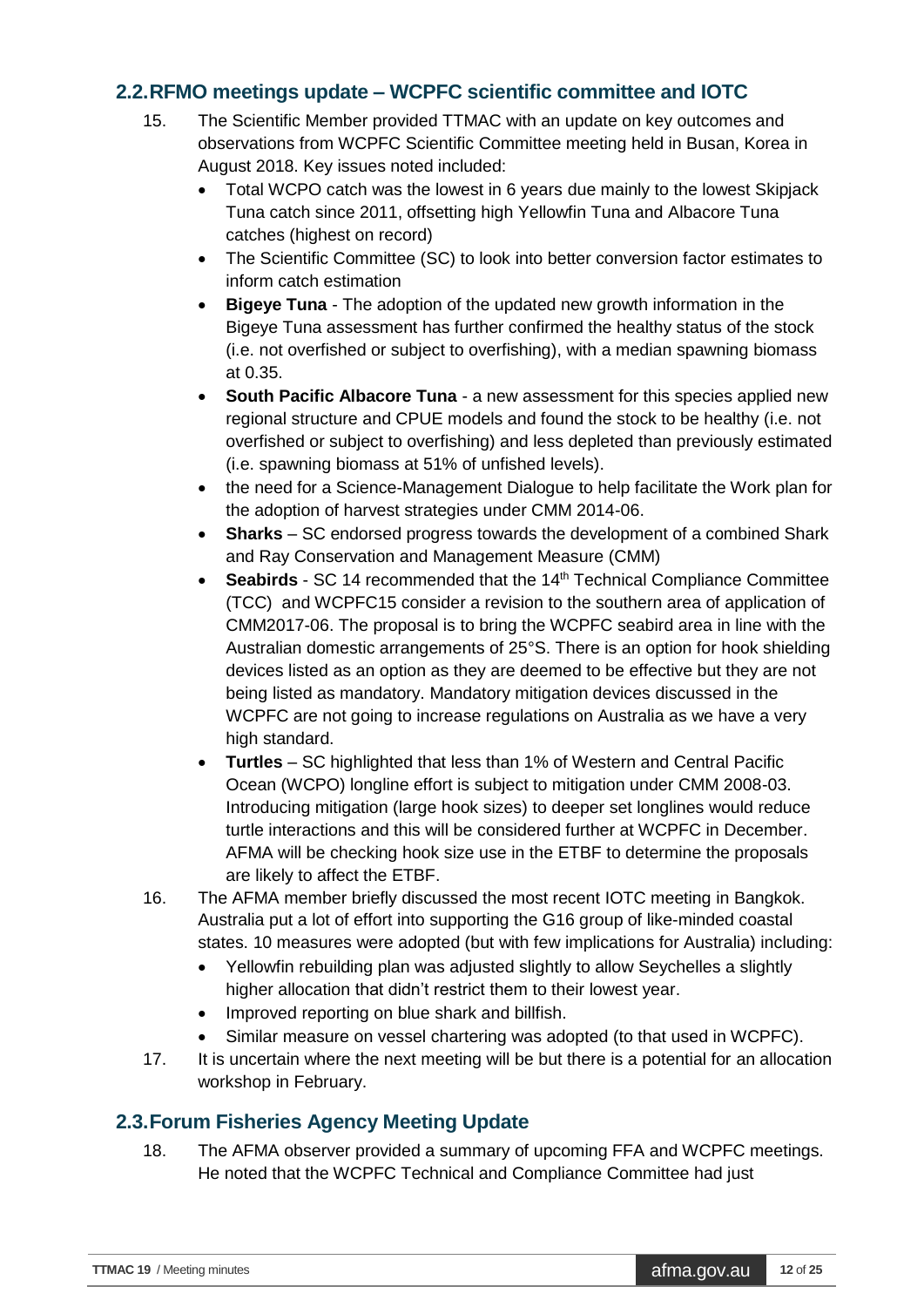concluded its meeting and AFMA was awaiting a report from the meeting. A number of FFA workshops are being held in late October including the:

- **Regional longline strategy meeting** which will discuss the development of a strategy that ultimately aims to limit longline catches to levels that increase CPUEs and improve longline fishery economics, with key elements being to establish catch limits, recognise zone based management, effectively control and account for the high seas fishery and ensure compatibility of the PNA longline Vessel Day Scheme with the Tokelau arrangement. The TTMAC Environment member will be a facilitator at the meeting and noted a broader intent to step back from individual country longline management and think strategically about how it should work at regional level including issues relating to gaps in data, verification, transhipment, compliance and human rights issues that are common across the fishery. The process will recognise differing aspirations of different countries (domestic fleets versus licensing foreign fleets etc).
- **Tokelau Arrangement meeting**
- **High seas allocation and limits workshop** The WCPFC14 committed the Commission to develop hard limits and allocation framework for the high seas fishery for purse seine in 2019 and longline in 2020. The November workshop will discuss principles and criteria for hard limits (firstly) and high seas allocation (subsequently) and draft principles for hard limits and allocation that recognise the issue of economic dependence and need for compatibility between in zone and high seas. The TTMAC Environment member noted that the aim would be to develop a draft position paper for WCPFC to ensure a clear process pushes forward in WCPFC over next 12 months.
- **Management options consultation This meeting will consider all of the key** items on the WCPFC agenda and look to develop a combined FFA position where possible, including in relation to:
	- o Compliance monitoring scheme
	- $\circ$  Tropical tuna conservation and management measure a key issue will be ensuring that the measure is not opened up and weakened.
	- o CMMs relating to seabirds, turtles and sharks and
	- o Harvest strategy work plan progression
- **Pre – WCPFC FFA meeting** leading into the **WCPFC Commission meeting** in December 2018
- 19. The AFMA member noted higher level international ministerial processes that are highlighting the importance of the role of FFA in the region.

**Action 1 –** AFMA to provide an update summary from the Technical Compliance Committee meeting and send to TTMAC out of session.

#### <span id="page-12-0"></span>**2.4.Tuna Australia Update**

- 20. The Tuna Australia invited participant outlined key issues in the submitted meeting paper emphasising:
	- TA involvement in the Marine Parks processes and recent emphasis on considering the impacts on individual operators
	- TACCs industry wants to move to multiyear TACCs to provide stability
	- Swordfish TACC has been of concern to industry who have highlighted that key factors are not being accounted for in the CPUE standardisation.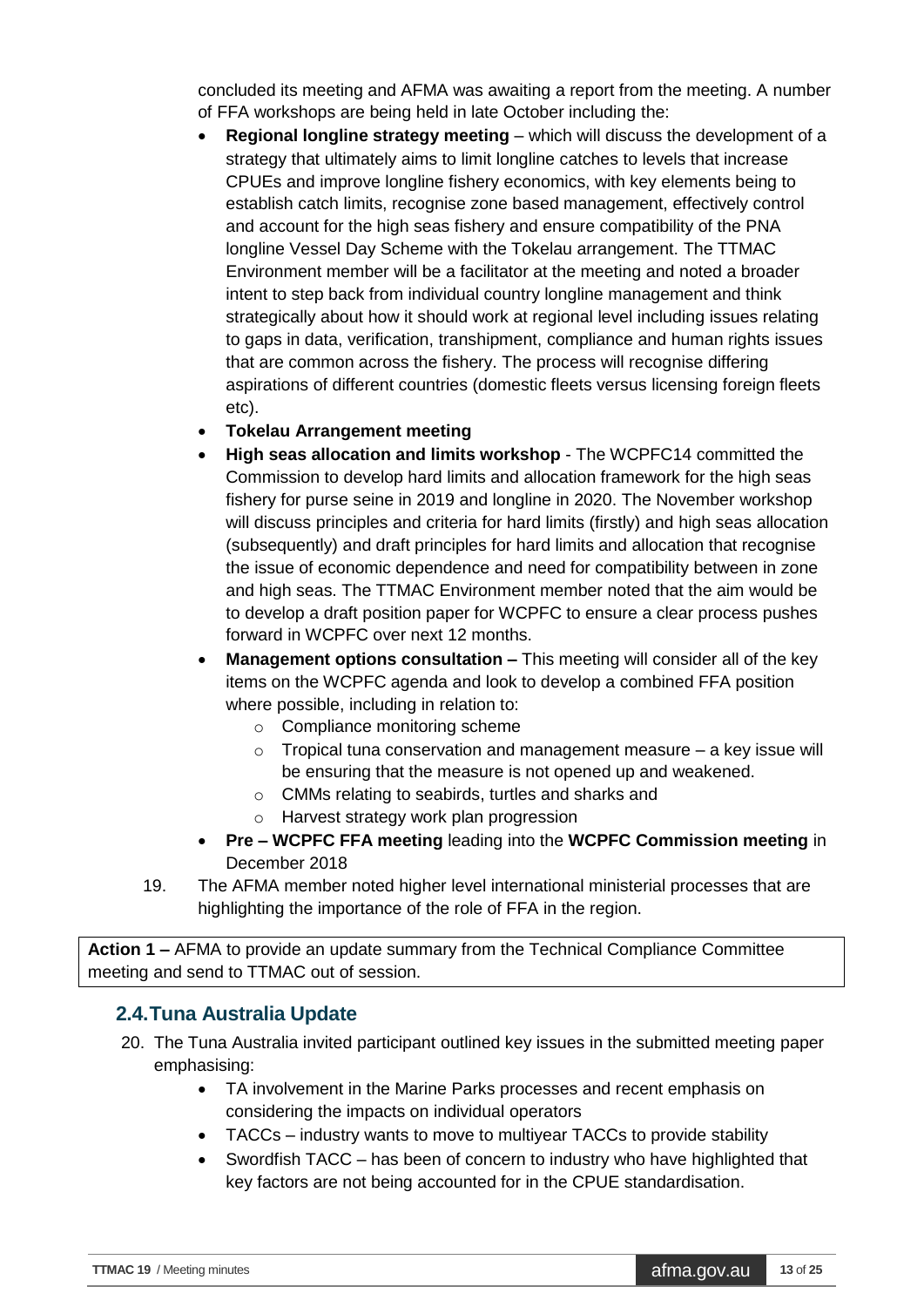### <span id="page-13-0"></span>**2.5.General update from members, invited participants and observers**

- 20. An industry participant informed the TTMAC that there has been a slight increase in swordfish catches relative to the low catch rates seen over the past few years. Tuna catches are increasing in the tail end of the season. The climate and oceanography project should help in understanding the movement and availability of target species in the ETBF and implications for catch limits in future.
- 21. All members noted the high longline catches of Southern Bluefin Tuna along the east coast and earlier in the season and higher up the coast when compared to previous years.
- 22. In the WTBF, the industry representative noted the desire of some industry participants to get product frozen at sea to ease the logistics of operating in remote locations in the fishery. Recent catches in the WTBF have been good.
- 23. As mentioned at the TTRAG, some members noted the higher level of whale predation compared to previous years, particularly in March-May period. Members noted that it is difficult to determine just how much whale predation is occurring given the whales swim downwards to take the fish, so only the fish hooked well in the mouth will show a head, indicating predation by whales. Concern was raised over the impact of this on catch rate indices.
- 24. An industry member noted that he had recently left Tuna Australia and was no longer represented by the industry association.
- 25. In the northern most part of the fishery, bigeye numbers were notably low this year and shark predation higher than usual. Weather conditions have also been unusual with warmer water occurring up north. A key change is the new Marine Park areas that impact fishing grounds in the coming season.
- 26. The ASBTIA representative discussed the SBT fishery update paper submitted to the meeting which notes current quota and future quota conditions. He noted the particular importance of the CSIRO genetics work currently being undertaken. He also noted the work done by Tuna Australia and their efforts relating to the recent labour agreements and Marine Parks processes.
- 27. The observer from the Department of Agriculture and Water Resources (DoAWR) informed the MAC that the portfolio now has a new Minister responsible for fisheries, Senator the Hon Richard Colbeck as the Assistant Minister for Agriculture and Water Resources. He informed TTMAC that DoAWR will lead a delegation including AFMA and industry members to this year's WCPFC meeting.
- 28. The recreational invited participant provided TTMAC with an update on the recreational and charter fisheries in QLD. The TTMAC noted the catches of Blue Marlin and juvenile Black Marlin has been lower than usual for this time of year and noted the numbers of sharks appearing up in the northern areas. He also informed the MAC that the Cairns Professional Game Fishing Association (the main Charter fishing representative in QLD) has been through a period of renewal in memberships.
- 29. The recreational member informed the TTMAC that the New South Wales tournament season finished in May and was close to the best season in nearly a decade with good catches of Yellowfin Tuna, Striped Marlin and sharks with around 150 Mako sharks tagged. The Recreational member noted that the Southern Bluefin Tuna catches have been much higher than usual this season.

**Action 2 –** The recreational member will also follow up with NSW Primary Industry on recreational tournament dates and provide to AFMA.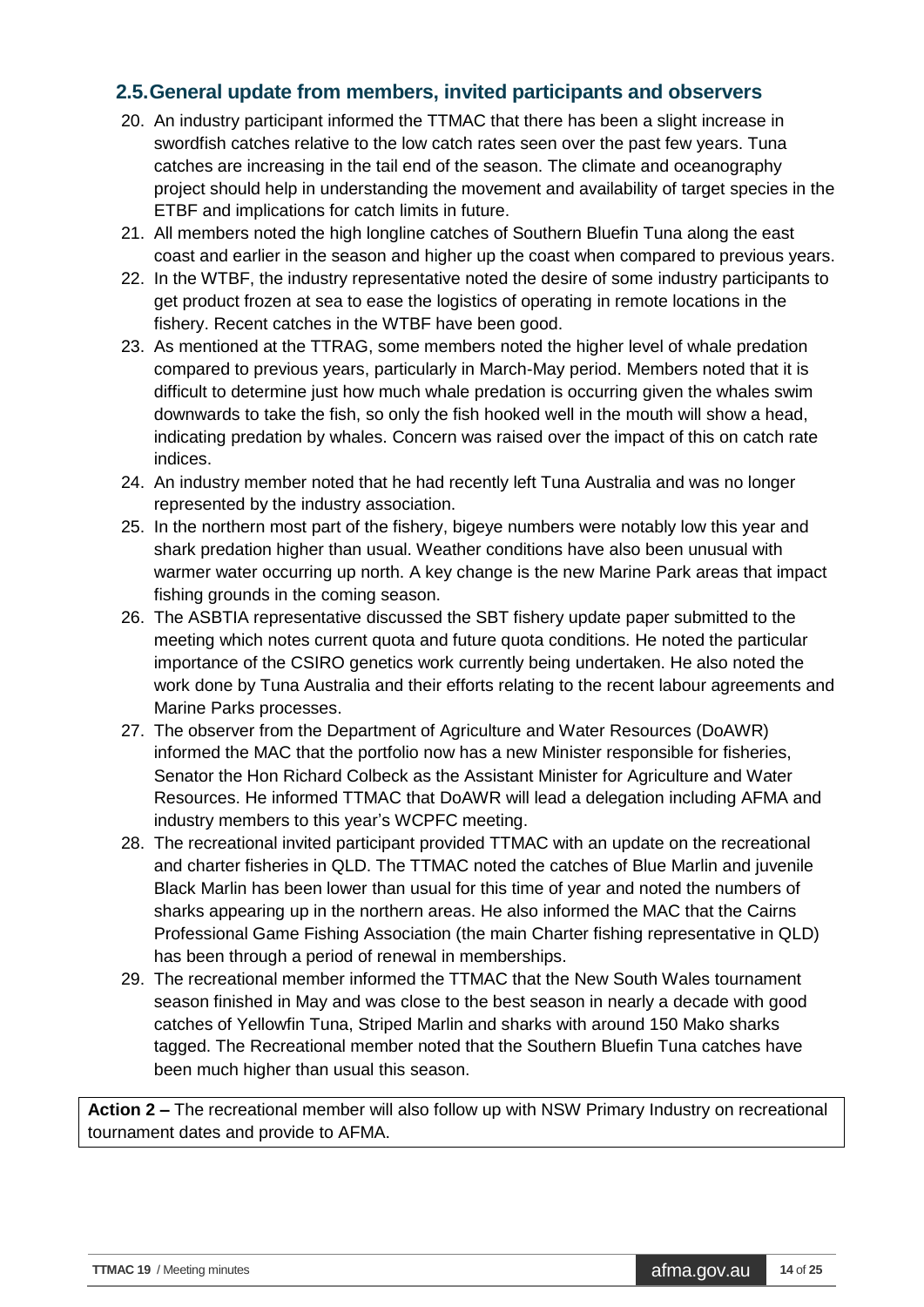## <span id="page-14-0"></span>**3. Consideration / Decision items**

### <span id="page-14-1"></span>**3.1 ETBF Total Allowable Commercial Catch**

30. The AFMA member noted the detailed paper 3.1 and TTRAG Advice Paper (3.1a) and proceeded to provide a recommendation on TACCs for each ETBF quota species, highlighting key information from these papers to support each recommendation, as follows:

#### **Albacore Tuna**

- 31. The AFMA member recommended that the Albacore Tuna TACC stay at 2500 t, after noting that:
	- the Albacore Tuna TACC has been at 2500 t since quota was introduced in the ETBF.
	- A revised stock assessment in 2018 indicated that the South Pacific Albacore Tuna stock is less depleted than previously estimated and stock status is healthy.
	- ETBF catches have not greatly exceeded 1000 t in the past 10 years.
- 32. Industry noted the possibility of a free trade agreement being negotiated with the European Union that may result in the export of Albacore Tuna becoming a more economically viable option. Industry members and invited participants questioned how it might be possible to increase the TACC, noting that Albacore Tuna is a key species when other species availability is low, there are likely to be large catches possible in subtropical water (off Queensland) and the current national limit within the Tokelau Arrangement was never agreed by industry.
- 33. The AFMA member clarified that with no recent significant catch history, it would be difficult to justify increasing that limit in the Tokelau Arrangement forum. The ETBF would need to demonstrate a capacity to catch near the limit for a number of years, undertake an assessment of the impact of such catches upon the catch rates and size structure of the catch, and take into account any new genetics information regarding stock structure, before AFMA could consider any changes to the limit. Any changes in the longer term would require consultation with the Department of Agriculture and Water Resources to take account of regional objectives for the management of Albacore Tuna.
- 34. The Environment member stated that:
	- Progress towards regional management of the stock has been hindered by the refusal of some countries, including Australia, to lower their TKA limits to levels more in line with demonstrated recent catch history. TACC reductions should not only be on the basis of biological (sustainability) grounds, but should take into account the longer term regional management objectives.
	- Latency (undercatch) is a concern and reducing the TACC could be a way to increase quota value.
- 35. The AFMA member clarified that AFMA has no policy to reduce TACCs to influence quota prices.
- 36. TTMAC accepted the AFMA recommendation of a 2500 t TACC and recommend that it be set at this level for two years.

#### **Yellowfin Tuna**

- 37. The AFMA member recommended that the Yellowfin Tuna TACC be set at 2400 t, noting that:
	- The TACC was first increased to 2400 t in 2017/18 season, with Yellowfin being the most valuable species in the fishery (in GVP terms)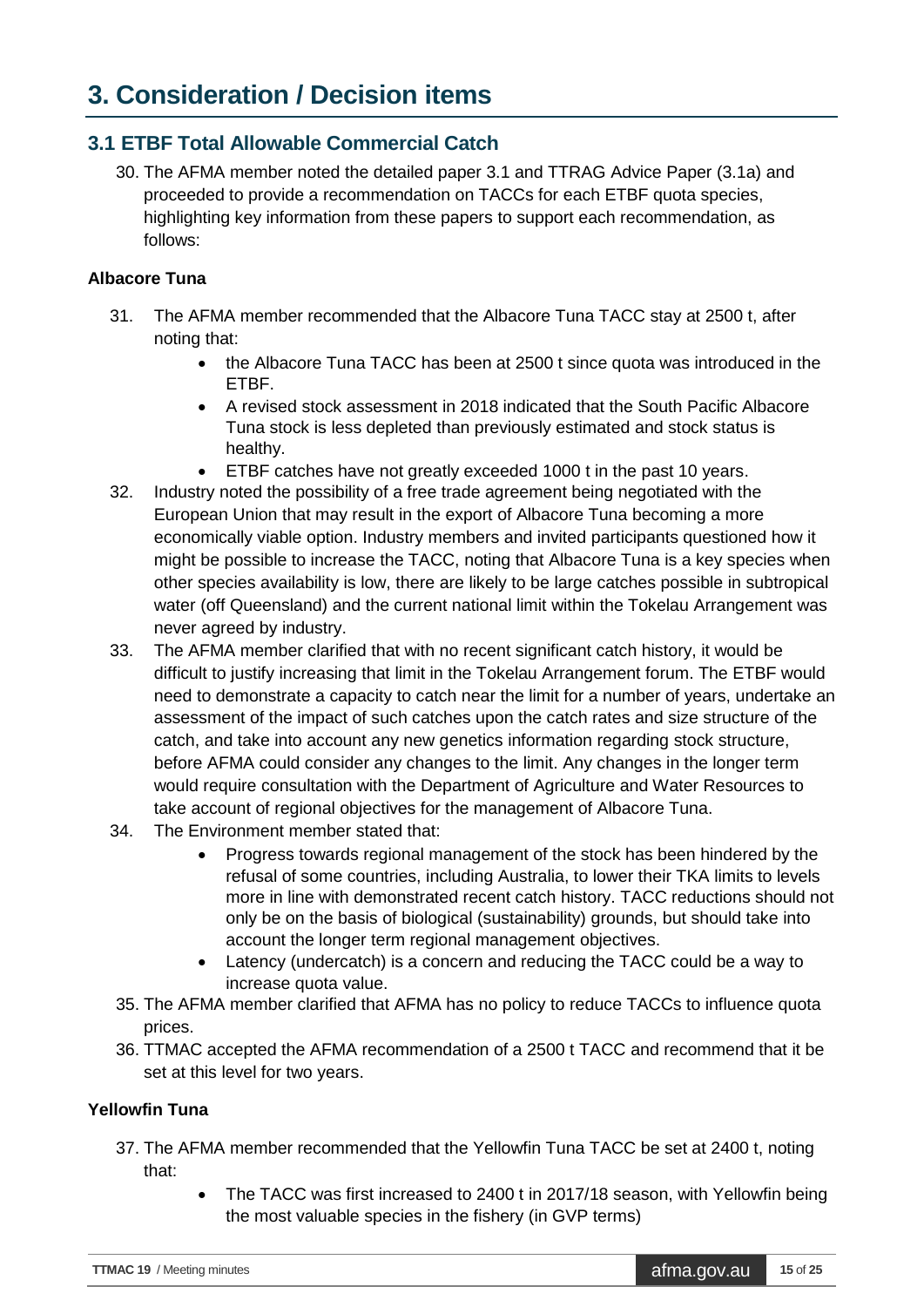- Genetics research may indicate if there is stock structure.
- The most recent stock assessment indicates that the stock is not overfished and not subject to overfishing and that Region 5, of which the ETBF catch is a minor component (averaging 12.5% over the previous five years), is estimated to be at 44% of the unfished spawning stock biomass.
- The ETBF sees high interannual variability in availability and catch of Yellowfin Tuna
- On the basis of the above information there is no reason to change the TACC
- 38. TTMAC agreed with the AFMA recommendation and recommend that it be set at 2400 t for two years.

#### **Bigeye Tuna**

- 39. The AFMA member recommended that the Bigeye Tuna TACC be set at 1056 t, noting that:
	- The TACC has been 1056 t since introduction of quota while the national allocation is currently 2000 t under the WCPFC Tropical Tuna CMM
	- The most recent stock assessment indicates the stock is not overfished and not subject to overfishing
	- The ETBF has seen a few years of low catch and CPUE, and while catches have historically varied between years and this would need to be monitored going forward
- 40. TTMAC endorsed the AFMA recommendation.
- 41. An industry invited participant and industry members then requested that for all species' TACCs be set on a multiyear basis to provide stability for industry and allow TTRAG and TTMAC to concentrate on the redevelopment of the harvest strategy for Swordfish and Striped Marlin in 2019. After some discussion, noting WCPFC processes including setting of hard limits and a new stock assessment in 2020, TTMAC agreed to set TACCs for all species for two years.
- 42. TTMAC also noted the AFMA observers caution regarding the continuing low CPUE for small Bigeye Tuna and recent low adult CPUE and that it would be important for TTRAG to review any new information (CPUE, genetics or other) for Bigeye Tuna and other species (especially Swordfish) and advise TTMAC and the AFMA Commission of any concerns in 2019 which might need to be accounted for in the 2020 Season TACCs.

#### **Striped Marlin**

- 43. The AFMA member recommended that the Striped Marlin TACC be set at 351 t, noting that:
	- 2019 will be the first season in which the TACC is set without a harvest strategy
	- Current TACC is well below the historical average catch level and is at a level that allows industry to retain incidental catch of this species but does not encourage targeting.
	- There is a new stock assessment due in 2019 that may have an influence upon future TACC decisions but local standardised CPUE has been relatively stable for the past decade.
- 44. An Industry member noted that it is an important recreational fishery species and industry is not seeking an increase in TACC. Currently quota is well spread through the fishery, meaning operators are not restricted in their fishing operations.
- 45. TTMAC endorsed the AFMA recommendation and recommend that it be set at 351 t for two years.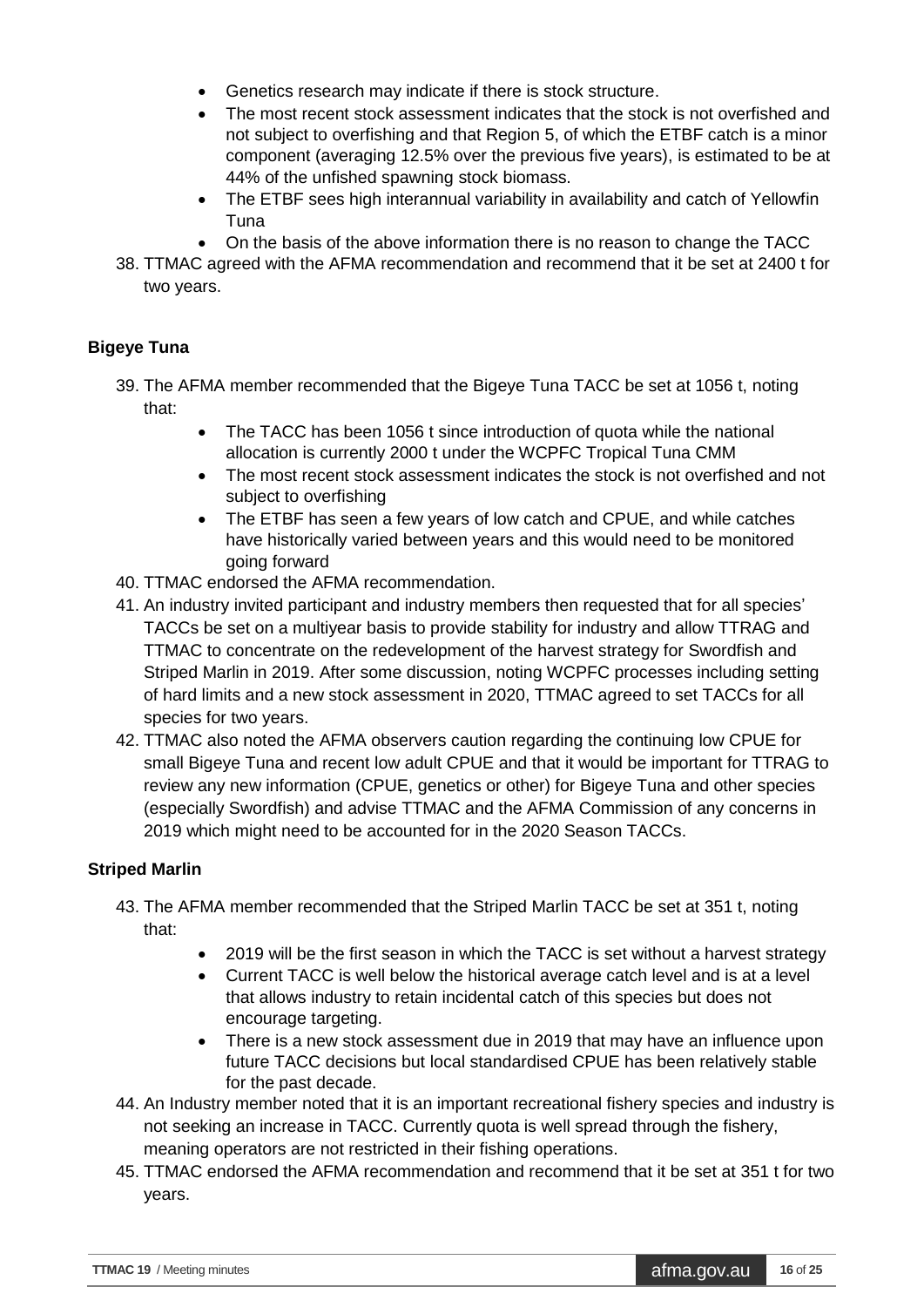#### **Broadbill Swordfish**

- 46. The AFMA member started the discussion by noting:
	- The 2017 stock assessment uses a two region structure, being region 1 (containing the ETBF) and region 2 (east of 165E), with the implications of the assessment for the ETBF being highly dependent on assumptions regarding movement and the impact of large catches in the north-east area of the stock (noting the current CMM is focussed on fishing south of that area).
	- The assumptions of 0% and 25% movement between regions per quarter, explored by the assessment, are not realistic, with the third assumption of 11% based on actual tagging data.
	- 11% movement based models suggest that Region 1 depletion is at about 41% of unfished spawning biomass.
	- Overall the assessment indicates there is no biological threat to the stock with the median spawning biomass well above the assumed limit reference point (20% of unfished levels).
- 47. The AFMA member noted further information provided by CSIRO since TTRAG 22, including assessment model runs that exclude the large north-eastern section where there are significant Distant Water Fishing Nation (DWFN) catches.
- 48. The Scientific Member provided an overview of the data provided in paper 3.1b. He explained that:
	- TTRAG has previously noted that there is some evidence to suggest fish taken in the north east area of the current assessment region are part of a separate stock (Eastern Pacific) to that being fished by the ETBF and expressed concern over the inclusion of the large north-east catches (comprising half of area 2 catch and a third of total stock catch) in the original assessment, noting these catches are likely to influence fishing mortality and depletion estimates.
	- Secretariat of the Pacific Community (SPC) re-ran the assessment for CSIRO with the northern region catch excluded and provided the set of model run outputs, including regional and stock depletion estimates.
	- The key finding of the new model runs was that as migration percentage increases (from 0 to 11 to 25), the models estimate increasingly greater spawning biomass depletion. For models using 11% and 25% migration, spawning biomass depletion in Region 1 is higher (more depleted) when the northern catch is excluded. For models using 0% migration, depletion is less for models with the northern catch excluded. TTRAG has advised that 25% is unrealistically high and 11% is likely to be the most realistic (based on tagging data).
	- The most likely explanation for the greater depletion in region 1 for the 11% migration models excluding the northern catch is that the new models estimate much lower biomass in region 2 and therefore less fish to contribute, via movement, to region 1 biomass, while region 1 catches have remained the same relative to its biomass.
- 49. An industry member suggested that the regional boundary might need to be moved further east in future assessments to more appropriately model movement between regions.
- 50. The AFMA member then summarised AFMA's position and recommendation on a TACC for Swordfish. He noted that:
	- The stock assessment identified concerns with the level of fishing mortality in region 2 on age 3 and 4 swordfish, while ETBF CPUE indicators are of some concern for recruits (age 1 and 2 fish) and sub-adults (age 3 and 4 fish) which have been at or near historically low levels over the past 3 years. AFMA is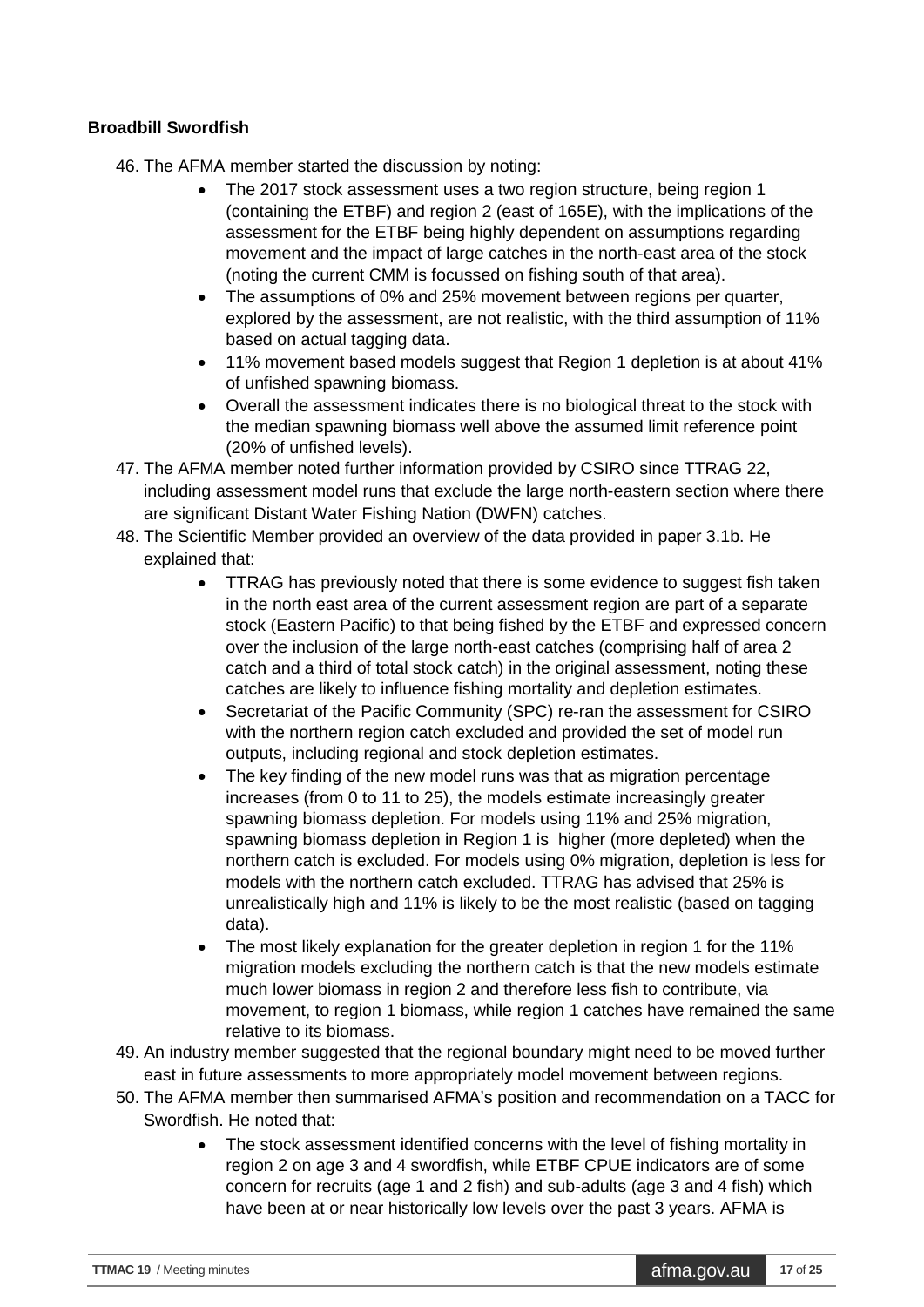aware of industry's concerns that the standardised CPUE might underestimate local abundance in recent years.

- The current TACC of 1157mt is below the 10 year average catch, with the ETBF catch being very consistent for the past 10 years (averaging 1258t and ranging between 1170t and 1362t).
- The harvest strategy (HS) is not being applied for the 2019 season after a Management Strategy Evaluation (MSE) determined that applying the HS would continue to cut the TACC even when the stock was above its spawning biomass target level, meaning the HS would not meet AFMA's objectives. An indicators based approach would be used while the HS is developed over the next two years.
- Noting the trends in ETBF CPUE and other data, AFMA will not support a large increase in the TACC as proposed by ETBF industry. AFMA also does not support a decrease in the TACC while the HS is redeveloped, noting that while depletion levels are uncertain, the stock is not overfished and median depletion is 35% of unfished spawning biomass (well above 20%).
- AFMA considers that maintaining the TACC at its current level represents a very low risk of depleting the stock or moving it towards the limit reference point and may be the most appropriate option if the recent low CPUEs represent a period of low recruitment that will flow through into the adult stock in future.
- AFMA considers implementing a small increase in TACC for two years would represent a relatively low risk to stock sustainability, and improve short term economic returns, but this could only be considered if industry was to recognise and accept the risk that it may negatively impact on the initial TACC recommended by a revised HS. Industry would also need to consider the potential implications for MSC certification of any increase to the TACC in the absence of a HS.
- 51. TTMAC discussed the AFMA recommendations, with the following key issues being raised:
	- An industry member reiterated industry's concern that CPUE standardisation does not reflect changes in fishing practices associated with the move to quota (including increasing density of hooks per mile) and with an increase in fishing effort on Southern Bluefin Tuna, and that if the recruits' CPUE decline was real it should be reflected in the adult CPUE. He stated that very fine scale shifts in area, while maintaining fishing method/gear attributes, are being used to completely change the species composition, to avoid swordfish, and these fine scale changes are not captured in the standardisation. He noted anecdotal reports of more small fish in the 2018 Season.
	- The AFMA observer responded noting that TTRAG had already explored the effect of increasing effort on SBT and found it to have little impact on CPUE, while many other factors (e.g. time and area changes and increasing hook density) had also been taken into account in the standardised catch rates. The trends in size based CPUE's fit with the biology of the species, with recruits' CPUE decline preceding the Sub-adult CPUE decline and that a decline in the adult CPUE might take longer as it combines 6 to 7 age classes.
	- The Scientific member and AFMA observer questioned the capacity of fishers to tightly control species composition of fishing operations using fine scale spatial shifts as described by industry, noting catches on this scale are highly stochastic and also questioned why the adult CPUE was not also responding to this shift in fishing strategy. It was noted there may be environmental drivers influencing these CPUE patterns.
- 52. The AFMA member then stated that AFMA would not accept the large TACC increase requested by industry due to the likelihood that the decline in recruits and sub-adult CPUE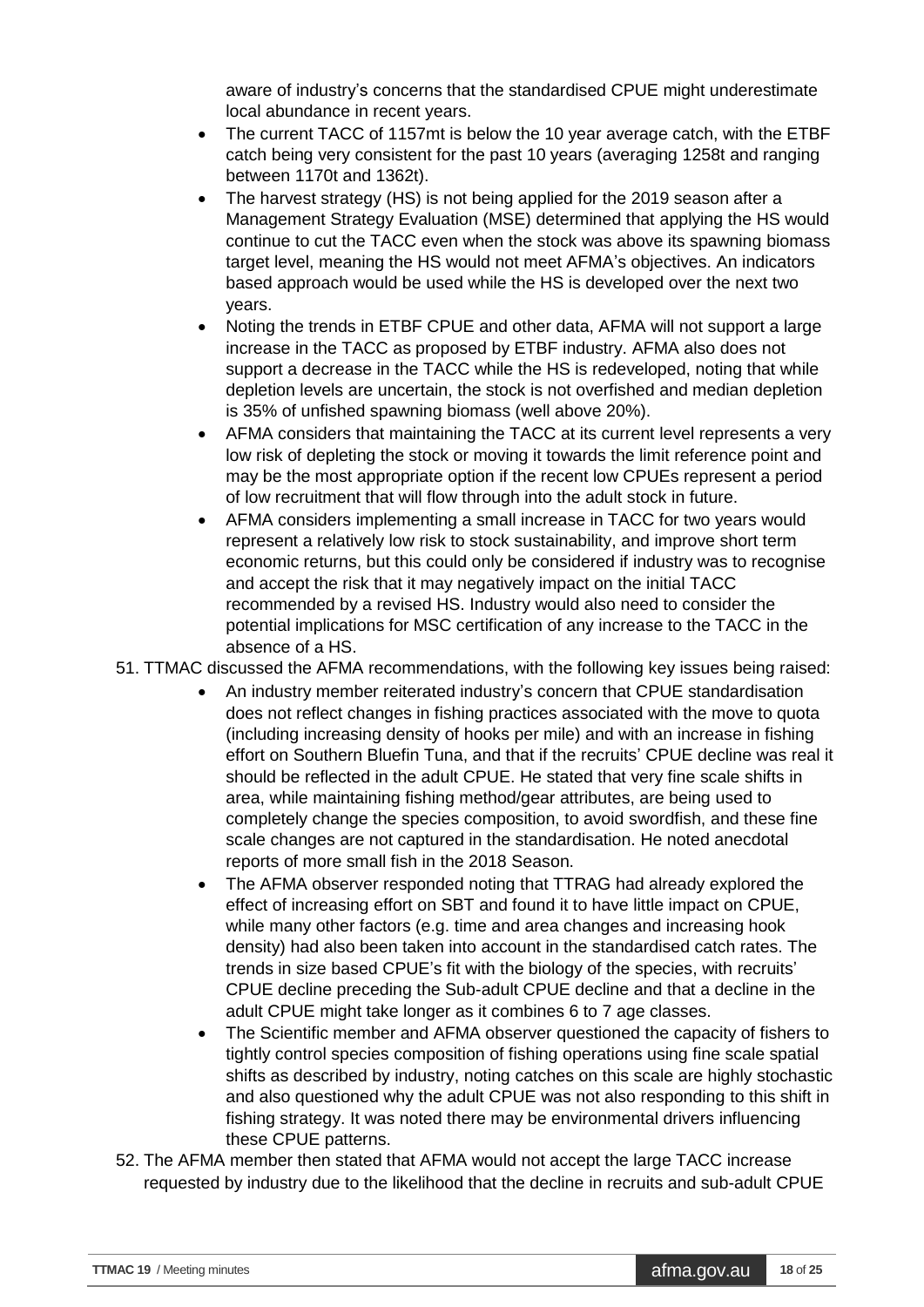may be real. He noted that catches however have been relatively stable at around 1200- 1250 t for nearly 10 years and that a TACC at this level would be acceptable.

- 53. Industry members indicated that they felt an increase, to 1250 t (from 1157 t) would be acceptable. An industry member with MSC certification indicated that while he would like catches as high as possible, proper process should be followed including consideration of the science and he was not seeking unsustainable catch levels.
- 54. TTMAC endorsed a recommended TACC of 1250 t, on the basis that:
	- The ETBF HS was flawed (and no longer used) leaving the basis for the current TACC somewhat uncertain
	- The new HS will be designed to meet AFMA's objectives
	- Adult fish CPUE has been relatively stable for over 10 years and average ETBF catches above 1200t have occurred during this period of stability in adult CPUE.
	- Setting the TACC at about average catch is appropriate in the short term while developing the harvest strategy.
	- It was noted that some TTMAC members are concerned over the recent drop in recruit and sub-adult CPUEs.
- 55. The Scientific member further supported this recommendation, stating that based on the standardised CPUE for adult swordfish there was no evidence that catches levels averaging around 1250t over the past 10 years had impacted negatively on the spawning biomass of swordfish available to the ETBF and as such similar catch levels should maintain the spawning biomass well above the Limit Reference Point (as required under the CHSP).
- 56. The TTMAC industry member with MSC certification stated that he was comfortable with the recommendation providing it didn't contravene the EPBC Act and would meet MSC requirements. The AFMA member clarified that MSC requirements are not within AFMA's control and MSC would determine the implications of the recommendation for certification.

#### **TTMAC endorsed a TACC of 1250 t for Broadbill Swordfish.**

In summary, the TTMAC recommended for the next 2 seasons, the following TACCs be set for each of the following species:

- 2, 500t for Albacore Tuna
- 2, 400t for Yellowfin Tuna
- 1, 056t for Bigeye Tuna
- 351t for Striped Marlin
- 1. 250t for Broadbill Swordfish

#### <span id="page-18-0"></span>**3.2ETBF over/under catch for 2019 and Item 3.3 WTBF over/under catch for 2019**

- 57. Agenda items 3.2 and 3.3 were considered together as they both related to undercatch and overcatch arrangements. The AFMA observer introduced the papers for both the ETBF and WTBF and explained how both undercatch and overcatch arrangements worked. The AFMA observer also noted that a decision is needed before the season for ETBF and during the season for WTBF. It was noted that there were no sustainability concerns with the under or overcatch arrangements being recommended.
- 58. An industry member raised a concern about overcatch not being available to operators during the season and effectively only being available in the last 28 days of the season. The AFMA member clarified that operators could access their overcatch arrangements at any 28 day period during the season, but would be required to cease fishing 28 days after going above their actual quota holdings. He noted that this was to avoid operators from discarding one species whilst catching other species they had uncaught quota for. Some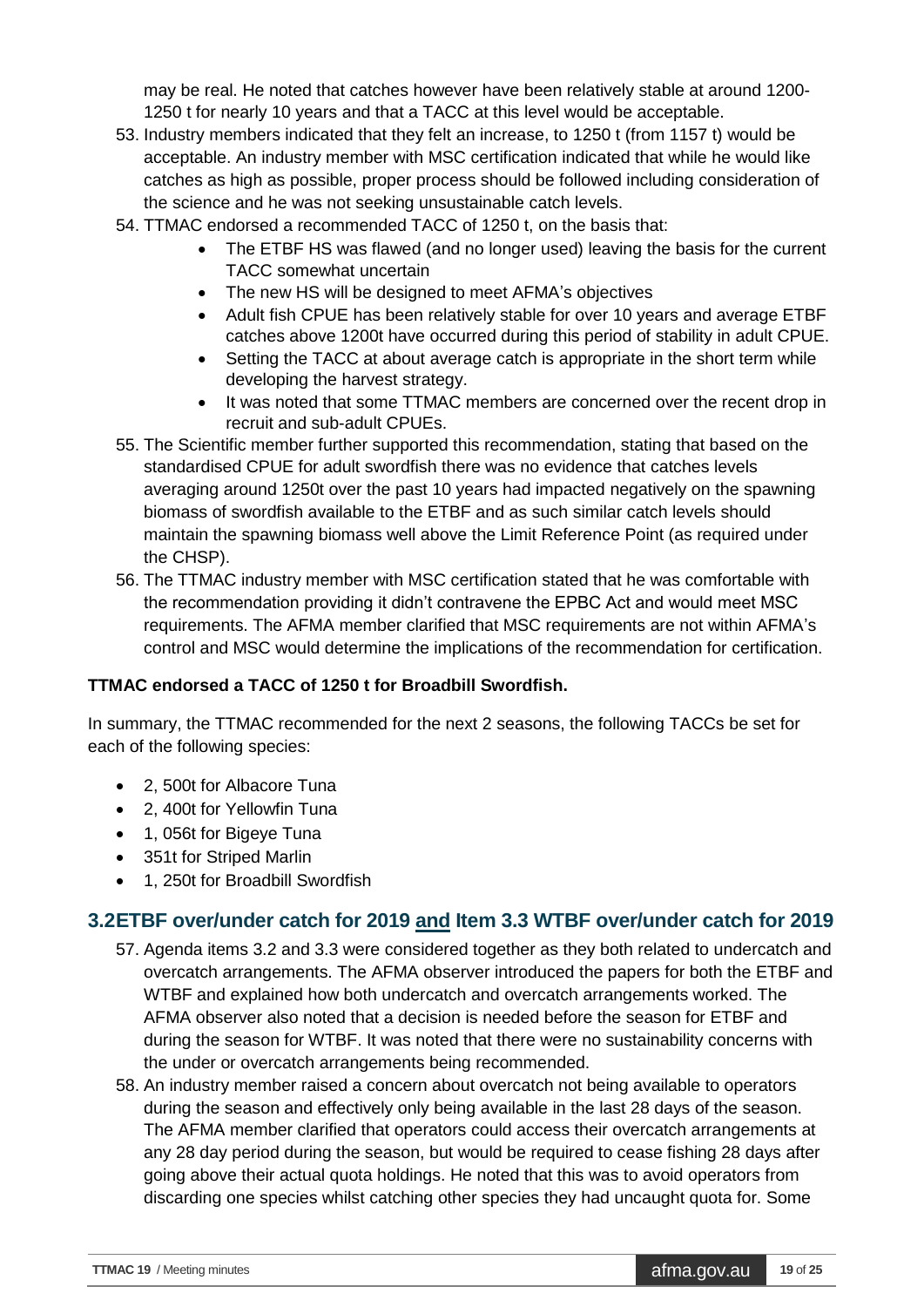industry members would like this changed, but the AFMA member stated that this policy applied across all AFMA fisheries and would not change.

59. TTMAC recommended that overcatch and undercatch levels be set at 10% and the Determined Amounts as 2 t for both the ETBF and WTBF.

### <span id="page-19-0"></span>**3.4 Annual research statement review and research update**

- 60. The AFMA observer introduced the paper and updated TTMAC on the status of research in the tuna fisheries and more broadly. He noted that COMRAC has recommended the following full proposals for FRDC Board approval at its 15 August 2018 meeting:
	- Cumulative impacts across fisheries in Australia's marine environment (project 2018- 020) - review of the full range of ERA methods and frameworks that are available to be added (possibly a national project) – CSIRO lead.
	- Development and evaluation of multi-species harvest strategies in the SESSF (project 2018-021) – CSIRO lead.
	- Developing Capacity & Capability within the Recreational Fishing and Indigenous Sectors to Better Engage with Government on Fisheries Management Issues – Fishwell Consulting Pty Ltd.
- 61. The AFMA observer presented the Annual Research statement for the ETBF which needs to be finalised by 9 October 2018 to be considered by the AFMA Research Committee. TTMAC discussed the draft annual research statement and associated gaps analysis and an industry member asked whether the anticipated Harvest Strategy will be able to deliver the results required
- 62. The research member and AFMA observer responded that many of the issues that were problematic in the old harvest strategy should be able to be addressed. In particular, issues around connectivity with catches outside the fishery and the relationship between CPUE and abundance were uncertainties that would need to be addressed.
- 63. The conservation member asked whether the target reference point would be reviewed in the project and whether TTMAC would participate in that discussion. She also questioned whether multi-species reference points (i.e. fishery MEY rather than species specific) would be considered. TTMAC noted that these issues would be addressed in the process and it is anticipated there would be significant consultation between TTMAC and TTRAG in this process.
- 64. TTMAC agreed to the ATBF Annual Research Statement 2018/19 and the MAC RAG research GAP analysis form as presented.

## <span id="page-19-1"></span>**3.5 Other outcomes from TTRAG22**

65. The AFMA observer noted that most of the key TTRAG recommendations are considered under other TTMAC agenda items. He informed that TTMAC that the economic working group would meet late January 2019 and that that meeting would also review data collected in logbooks as part of the FMS Data strategy development.

## <span id="page-19-2"></span>**3.6 ETBF ERA and management update**

- 66. The AFMA observer presented the paper on ERA and provided some additional recommendations. He noted that in the original analysis, eight species were possibly at high risk, but upon a residual risk analysis by CSIRO, seven of the eight potentially high risk species had their risk levels reduced. This was because lengthy time series of logbook, observer and more recently e-monitoring data indicated the actual catch of these species was zero or very low. Many of these species were only included in the analysis because some taxonomic groups (eg whales) had been expanded to many species.
- 67. The eighth species, Dusky Whaler Shark, was still considered to be high risk as interactions are relatively high. TTRAG had previously noted that the assessment tool used (SAFE)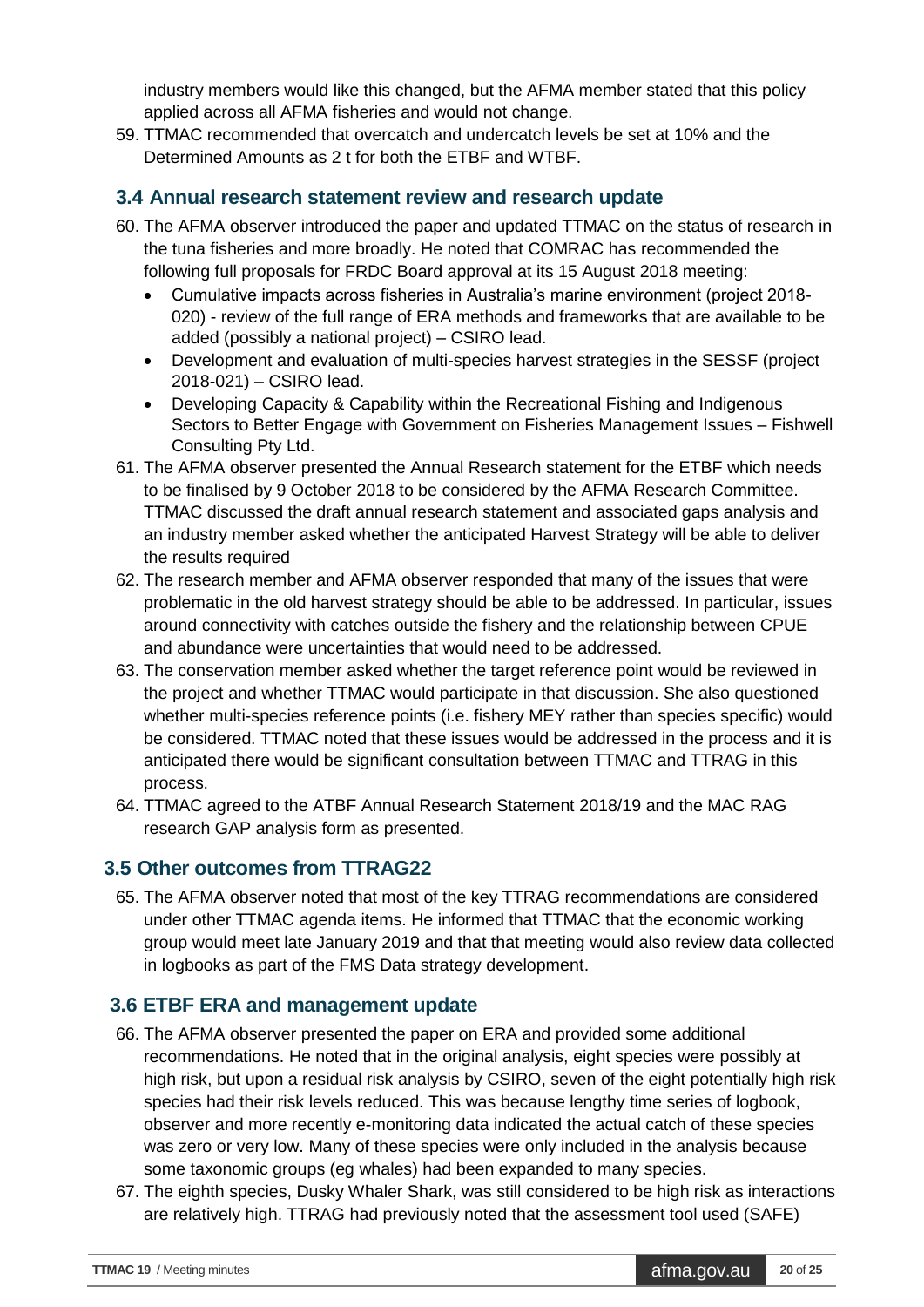assumes that all Dusky Shark that interact with the fishery die as a result, due to the precautionary assumption of 100% post capture mortality for any byproduct species. TTRAG also noted that in fact most Dusky Sharks are released and many may be alive at release and requested that ABARES conduct a review and analysis of post capture mortality.

- 68. The results of ABARES and TTRAG's work were that post capture mortality was assessed to be in the range of 40.5% - 61.3%, not 100% as assumed using SAFE. The AFMA observer noted this conclusion was reached without TTRAG knowing what the impact on the ERA risk level would be. When the revised evidence based estimates of mortality were inputed to the SAFE analyses by CSIRO, the risk level of Dusky Shark was determined to be medium using the higher estimate (62%) and low using the lower estimate (39%).
- 69. The AFMA observer noted that this outcome was based on the assumption that most Dusky Sharks were released and that AFMA would work with Tuna Australia to discuss management options that would ensure that this continues to be the case. Industry members raised the issue of species identification. One member from north Queensland noted that they do not get Bronze Whalers up there.
- 70. TTMAC recommended to accept the revised risk assessment and rating for Dusky Shark.

### <span id="page-20-0"></span>**3.7 Size monitoring program for ETBF and WTBF**

- 71. The AFMA observer present the background on the size monitoring program and noted that Kevin Williams who has been running the program for nearly 20 years has indicated he will retire. TTMAC noted the importance of this size data to the past and future harvest strategies. The AFMA observer outlined three options to collect the data going forward.
- 72. **Option 1**: AFMA would take advantage of the existing expertise in fishery logbook and data practices and existing relationships and understanding of processors in the AFMA Data Entry and Collection Section to take on manual or automated data collection.
- 73. **Option 2**: AFMA, with Tuna Australia, is looking at the possibility of entering into a comanagement arrangement, as part of which Tuna Australia would collect size monitoring data in conjunction with other identified co-management tasks.
- 74. **Option 3** Retain this project as an ARC-funded project (through levy funds) and call for tenders.
- 75. The AFMA observer noted that AFMA and Tuna Australia would continue to work on these options and likely pursue options 1 or 2. There was no objection to this approach. An industry member asked about the potential for e-monitoring to do some of this work. TTMAC noted that substantial work on image recognition is underway, but the required technology was still some years away.

## <span id="page-20-1"></span>**3.8 Longtail tuna in the WTBF**

76. The AFMA member outlined the proposal from WAFIC to increase the longtail tuna catch limit in the WTBF from its current limit of 35mt to 250mt, outlining firstly some of the historical context to the current Longtail Tuna catch limit and then the support letter from RecFishWest (required by AFMA) which supports the WAFIC proposal but only to 200mt initially and only if a specific set of conditions are met. These include spatial exclusion zones around some key ports – it is not clear whether these zones intend to exclude all WTBF operators or only those fishing for longtail tuna.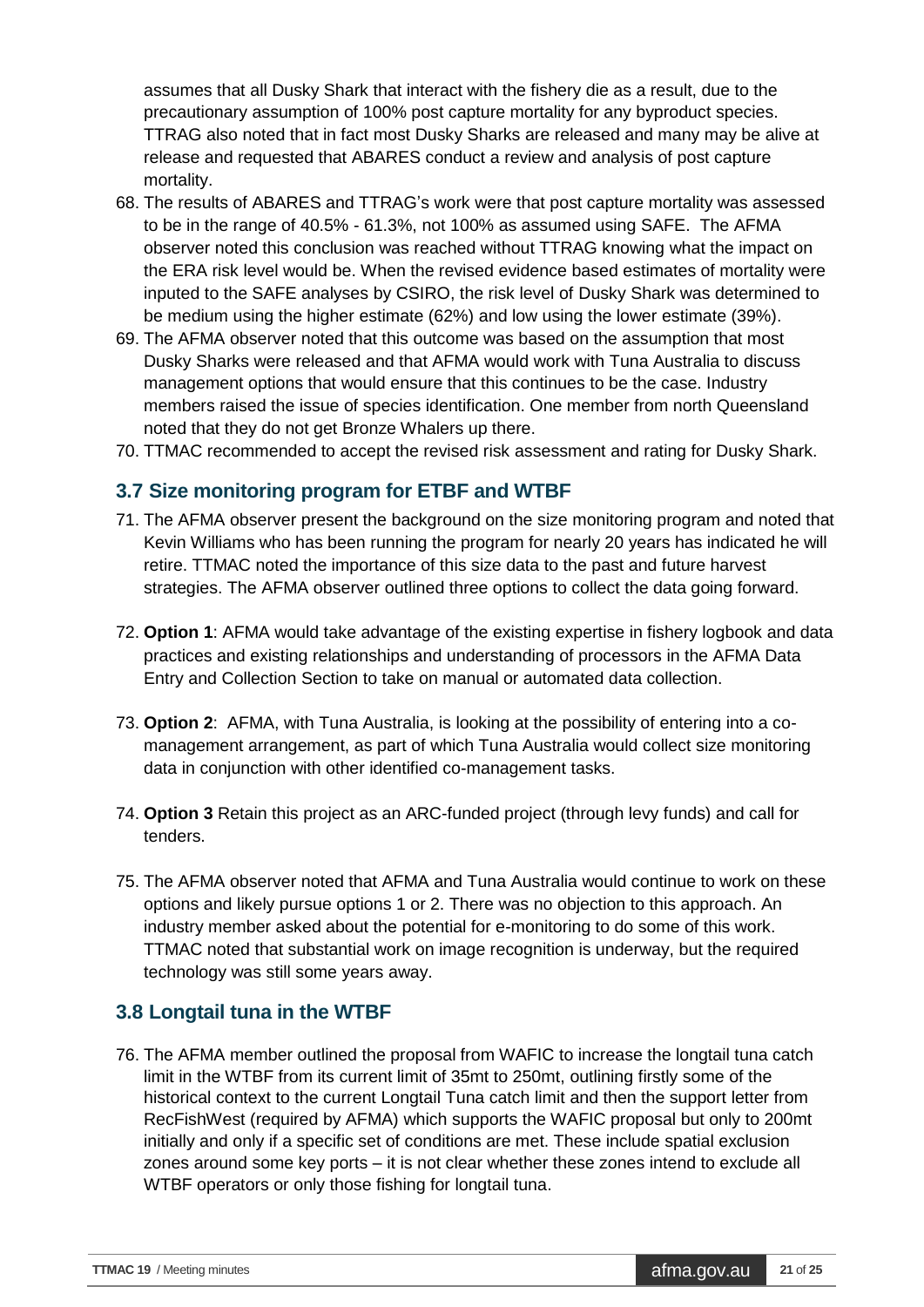- 77. The AFMA member noted that such exclusion zones, particularly if species specific, would be quite costly and complicated to implement. Instead it might be better to restrict the limit to minor line only and only in Shark Bay area that they wish to operate, which would also be much more cost effective from a management perspective. But if the WAFIC proposal involves purse seining in Shark Bay this might be an issue for the recreational fishery.
- 78. An industry invited participant stated that the spatial conditions were not acceptable to industry, and concern was expressed by TTMAC members over:
	- o The potential management costs being borne by industry members not benefitting from the increased limit, noting that AFMA could not cost recover from the canning operations that might receive the Longtail Tuna.
	- $\circ$  The economic viability of the proposed commercial operation, particularly using minor line method.
	- o Potential for local depletion if it was focussed in one area like Shark Bay.
	- $\circ$  Any restriction of the proposal to only minor line fishers and not the full fishery.
	- o Capacity to monitor any impact on recreational fishing experience.
- 79. The AFMA member requested that Tuna Australia, WAFIC, WTBF industry and RecFishWest engage in discussion to develop a mutually agreeable cost effective proposal and then come back to AFMA with the proposal. TTMAC agreed this was an appropriate way forward on this issue.

**ACTION 3** - Tuna Australia, WAFIC, WTBF industry and RecFishWest engage in discussion to develop a mutually agreeable cost effective proposal.

## <span id="page-21-0"></span>**4 Other Information/Discussion Items**

#### **4.1.EM update**

- 80. The AFMA member provided a brief update on developments in relation to the implementation of electronic monitoring in the tropical tuna fisheries, noting:
	- E-monitoring has been in place since July 2015 and is going well except for a few boats continuing to experience interference issues.
	- ABARES have done analyses on the impact of EM on reporting rates which is very positive and we are trying to get EM into the WCPFC system.
	- Compliance issues have reduced, with the main ones being not reporting Mako Sharks and very occasionally bycatch handling issues.
	- Costs are lower than if there were human observers.
	- EM is expanding into other fisheries now including South-east Trawl (SET) and potentially Antarctic fisheries.
	- AFMA is looking to progress the program over the next 2-3 years of having no specific provider but simply an EM standard that must be met and operators choose their own provider and are required to meet the standard's conditions (on camera angles, video quality, timeliness etc)
- 81. Industry members expressed some concerns over technician availability to maintain and fix EM system problems and the need for locally trained technicians in all key ports.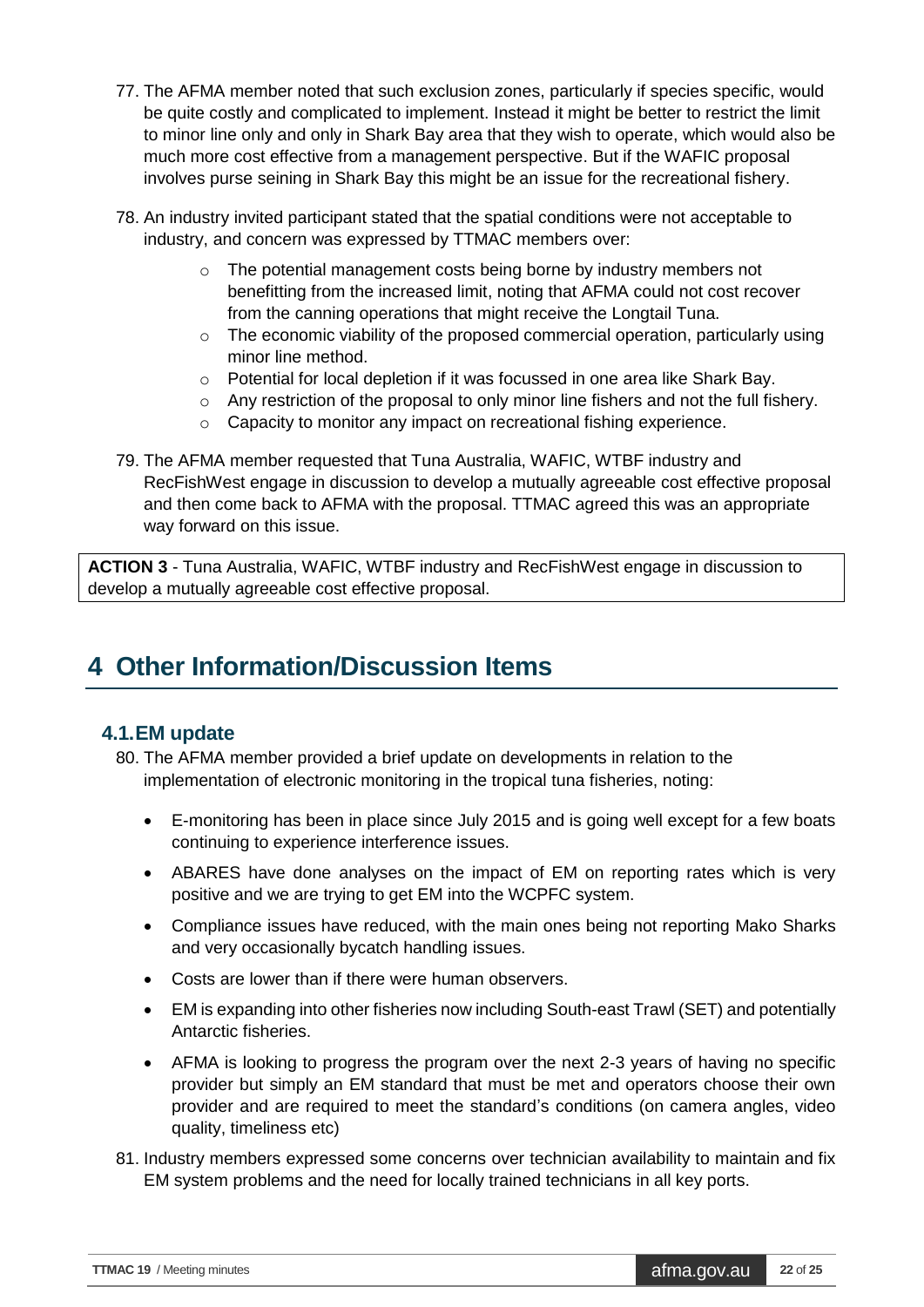82. The AFMA member noted that a paper is being drafted in relation to summarising the issues of implementing EM in the fishery, the benefits of the program and the lessons learned and that he would circulate this to TTMAC members in future. The paper is intended to help promote the future uptake of EM in the IOTC and WCPFC, but it may also assist in in highlighting how well the ETBF and WTBF is currently performing in this space relative to international fisheries.

**ACTION 4** – AFMA will circulate a draft of the EM review paper to the TTMAC.

83.

### **4.2.Environment update**

- 84. The AFMA observer presented the environment update. He noted that renewed Wildlife Trade Operation approvals would be required for both ETBF and WTBF during 2019. The AFMA observer also presented the protected species interactions for both the ETBF and WTBF, noting in particular the reported interactions with seabirds and turtles. TTMAC noted the WTBF protected species reports were outdated and more up to date reports would be provided out of session
- 85. The AFMA observer noted that a new Seabird Threat Abatement Plan (TAP) had been agreed and that the ETBF had breached the TAP limits in the southern areas of the fishery. He noted that the AFMA tuna and bycatch teams are working with boats to rectify these issues. The AFMA observer noted that work with turtles was also ongoing and species identification material was being circulated to industry.
- 86. TTMAC noted that Marine Parks were now in force and that an adjustment program was open but AFMA was not involved in running this. The AFMA observer noted the update on hammerhead sharks being listed under the Convention on International Trade in Endangered Species.
- 87. TTMAC members asked that future environment updates contain information on climate change.

**ACTION 5** – AFMA to provide TTMAC with updated WTBF protected species reports out of session.

**ACTION 6** – AFMA to include updates on climate change research and policy issues in future environment updates to TTMAC.

#### **4.3 Fishery Catch data – 2018 season to date**

87. The TTMAC noted the data summary as presented in the paper. There was no discussion or questions.

## **4.4 Update on transhipment**

- 88.The AFMA member noted that AFMA released a transhipment policy for public comment earlier in 2018 and that has gone to the Commission and will likely be released as a formal AFMA Policy in late October 2018. The intention is that amendments will then be made to ETBF Boat SFR conditions to enable transhipment in the mainland EEZ (not currently at Norfolk) under condition of vessels prior reporting, having electronic monitoring and providing copies of CDRs to allow tracking of separate vessel catches. The situation in the WTBF has not changed where IOTC requirements mean a human observer (from IOTC observer program) must be onboard the IOTC registered receiving vessel.
- 89.An industry member asked if a dispensation could be sought from IOTC and this would depend.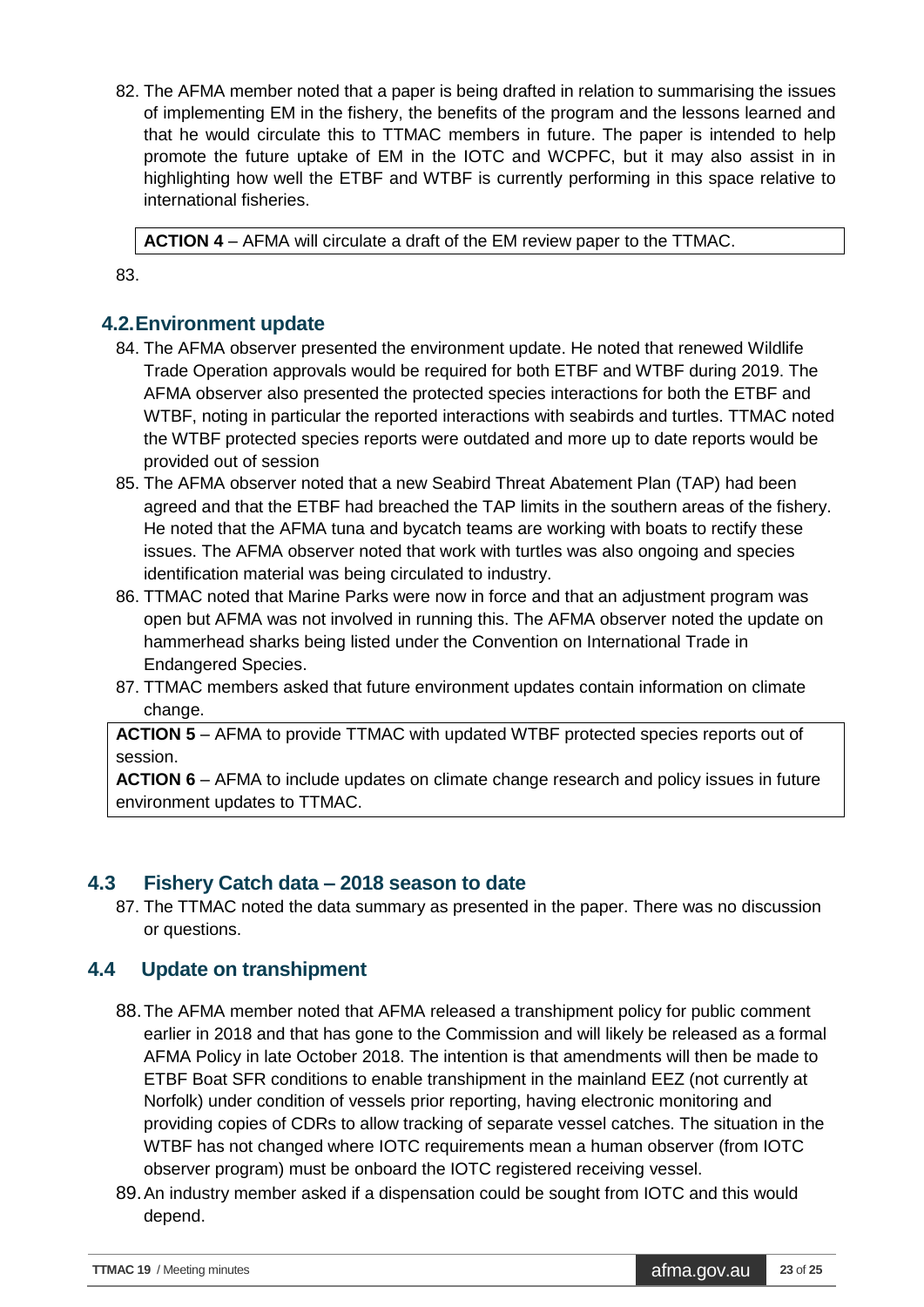### **4.5 Fisheries Management Strategy**

90. The AFMA observer noted that due to resourcing issues in recent months progress on the FMS had slowed, but outlined progress made on reducing its length and on improving the commercial, bycatch and data strategy sections of the FMS. AFMA will send another revision out of session so this doesn't have to wait to the next meeting in April to get comments and can be endorsed by the next meeting.

**Action 7 –** AFMA to circulate a revised draft of the FMS out of session for TTMAC comment

#### **4.6 Other business**

91.Industry noted that there was nothing on the budget in the agenda. AFMA noted that the end of year expenditure was about \$60k under, in part due to lower e-monitoring costs. An industry member also asked if it is possible that AFMA could look at amending conditions for operations in the Coral Sea Zone (CSZ) so that vessels fishing in and out of the CSZ would be able to carry more than 500 hooks, noting that EM could be used to verify that only 500 hooks are used on operations within the CSZ. This would save vessels having to come back to port to get additional hooks if wanting to fish outside CSZ. The AFMA member indicated that AFMA would look into this question and agreed EM may make this more feasible.

**Action 8 –** AFMA to circulate a revised draft of the FMS out of session for TTMAC comment

## <span id="page-23-0"></span>**5. Date and venue for next meeting**

- 92.The TTMAC decided to set a date for the first meeting of 2019. The MAC tentatively agreed a date on Tuesday 9 April 2019 to be held again in Sydney.
- 93.The Chair thanked participants and members for the contributions and closed the meeting at 3:10pm.